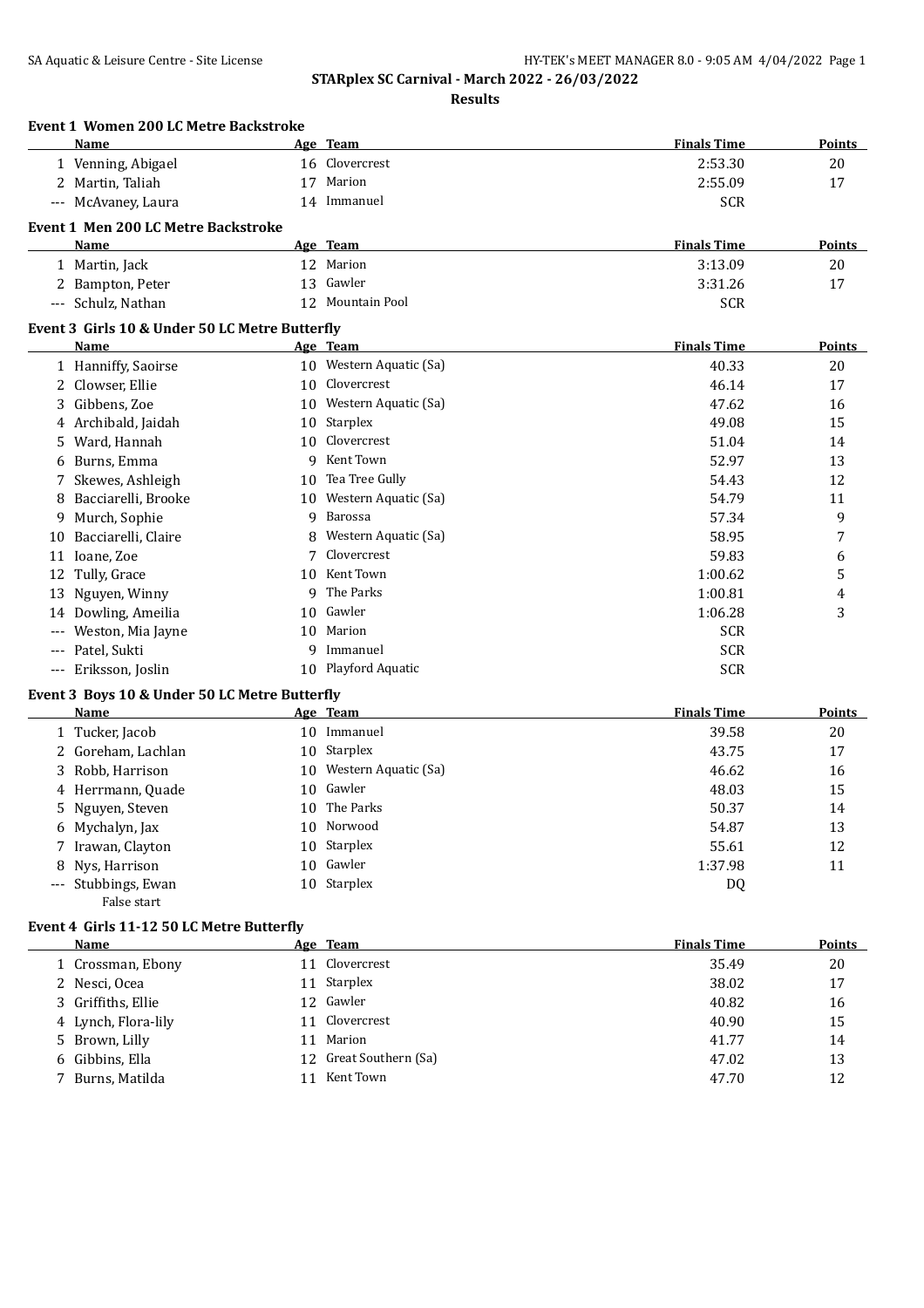**Results**

# **(Event 4 Girls 11-12 50 LC Metre Butterfly)**

|       | 3 11 12 50 BUTTCH & BUILLIN  <br>Name                 |    | Age Team            | <b>Finals Time</b> | Points        |
|-------|-------------------------------------------------------|----|---------------------|--------------------|---------------|
|       | 8 Button, Milana                                      |    | 11 Barossa          | 48.34              | 11            |
| 9     | Skeen, Sophie                                         |    | 11 Starplex         | 48.64              | 9             |
| 10    | Mugford, Miley                                        |    | 11 Onkaparinga      | 51.61              | 7             |
|       | --- Lucas, Skye<br>Alternating Kick                   |    | 11 Gawler           | DQ                 |               |
|       | --- Ryu, June                                         |    | 12 Norwood          | <b>NS</b>          |               |
| $---$ | Prizzi, Alana                                         |    | 11 Tea Tree Gully   | <b>NS</b>          |               |
| $---$ | Armitage, Zara                                        |    | 12 Kent Town        | <b>SCR</b>         |               |
|       | Kennewell, Addison                                    |    | 12 Starplex         | <b>SCR</b>         |               |
|       | --- Sales, Victoria                                   |    | 11 Clovercrest      | <b>SCR</b>         |               |
|       | Event 4 Girls 13-14 50 LC Metre Butterfly             |    |                     |                    |               |
|       | Name                                                  |    | Age Team            | <b>Finals Time</b> | Points        |
|       | 1 Scarr, Elysia                                       |    | 14 Kent Town        | 31.55              | 20            |
|       | 2 Munro, Holly                                        |    | 14 Henley & Grange  | 34.03              | 17            |
| 3     | Kishinets, Isabella                                   |    | 13 Immanuel         | 35.26              | 16            |
| 4     | Hussaini, Milika                                      |    | 14 Norwood          | 37.20              | 15            |
| 5     | Dowler, Isabella                                      |    | 13 Starplex         | 38.50              | 14            |
| 6     | Griffiths, Ashleigh                                   |    | 14 Gawler           | 39.32              | 13            |
| 7     | Stenhouse, Skarlet                                    |    | 14 Immanuel         | 41.76              | 12            |
| 8     | Otto, Alannah                                         |    | 13 Marion           | 43.06              | 11            |
|       | Event 4 Women 15 & Over 50 LC Metre Butterfly<br>Name |    | Age Team            | <b>Finals Time</b> | <b>Points</b> |
|       | 1 Jackson, Connie                                     |    | 21 Starplex         | 31.82              | 20            |
|       | 2 Reimann, Phoebe                                     |    | 15 Starplex         | 31.87              | 17            |
|       | 3 Adams, Sasha                                        | 15 | Immanuel            | 35.91              | 16            |
|       | 4 Mather-Brown, Rebecca                               |    | 48 Gawler           | 37.53              | 15            |
|       | 5 Fettke, Ella                                        |    | 15 Gawler           | 49.45              | 14            |
|       | Event 4 Boys 11-12 50 LC Metre Butterfly              |    |                     |                    |               |
|       | Name                                                  |    | Age Team            | <b>Finals Time</b> | Points        |
|       | 1 Cox, Daniel                                         |    | 12 Tea Tree Gully   | 44.84              | 20            |
|       | 2 Reed, Joshua                                        |    | 11 Marion           | 50.73              | 17            |
| ---   | Spark, Thomas                                         |    | 12 Kent Town        | <b>NS</b>          |               |
| $---$ | Schulz, Nathan                                        |    | 12 Mountain Pool    | <b>SCR</b>         |               |
| $---$ | Eriksson, Leif                                        |    | 12 Playford Aquatic | <b>SCR</b>         |               |
|       | Michalanney, Ethan                                    |    | 11 Barossa          | <b>SCR</b>         |               |
|       | Event 4 Boys 13-14 50 LC Metre Butterfly              |    |                     |                    |               |
|       | Name                                                  |    | Age Team            | <b>Finals Time</b> | <b>Points</b> |
|       | 1 Stubbings, Harrison                                 |    | 14 Starplex         | 30.41              | 20            |
|       | 2 Pruszinski, Adam                                    |    | 14 Tea Tree Gully   | 32.48              | 17            |
| 3     | Ryu, Clement                                          |    | 14 Norwood          | 34.55              | 16            |
|       | 4 Herbst, Patrick                                     |    | 13 Starplex         | 36.31              | 15            |
| 5.    | Annetta, Louis                                        |    | 14 Clovercrest      | 36.49              | 14            |
| 6     | Nys, Lachie                                           |    | 13 Gawler           | 39.31              | 13            |
|       | 7 East, Jaidyn                                        |    | 13 Gawler           | 47.77              | 12            |
|       | Event 4 Men 15 & Over 50 LC Metre Butterfly           |    |                     |                    |               |
|       | Name                                                  |    | Age Team            | <b>Finals Time</b> | <b>Points</b> |
|       | 1 Kennedy, Ethan                                      |    | 20 Gawler           | 30.70              | 20            |
|       | 2 Hamlyn, Lachlan                                     |    | 16 Norwood          | 31.68              | 17            |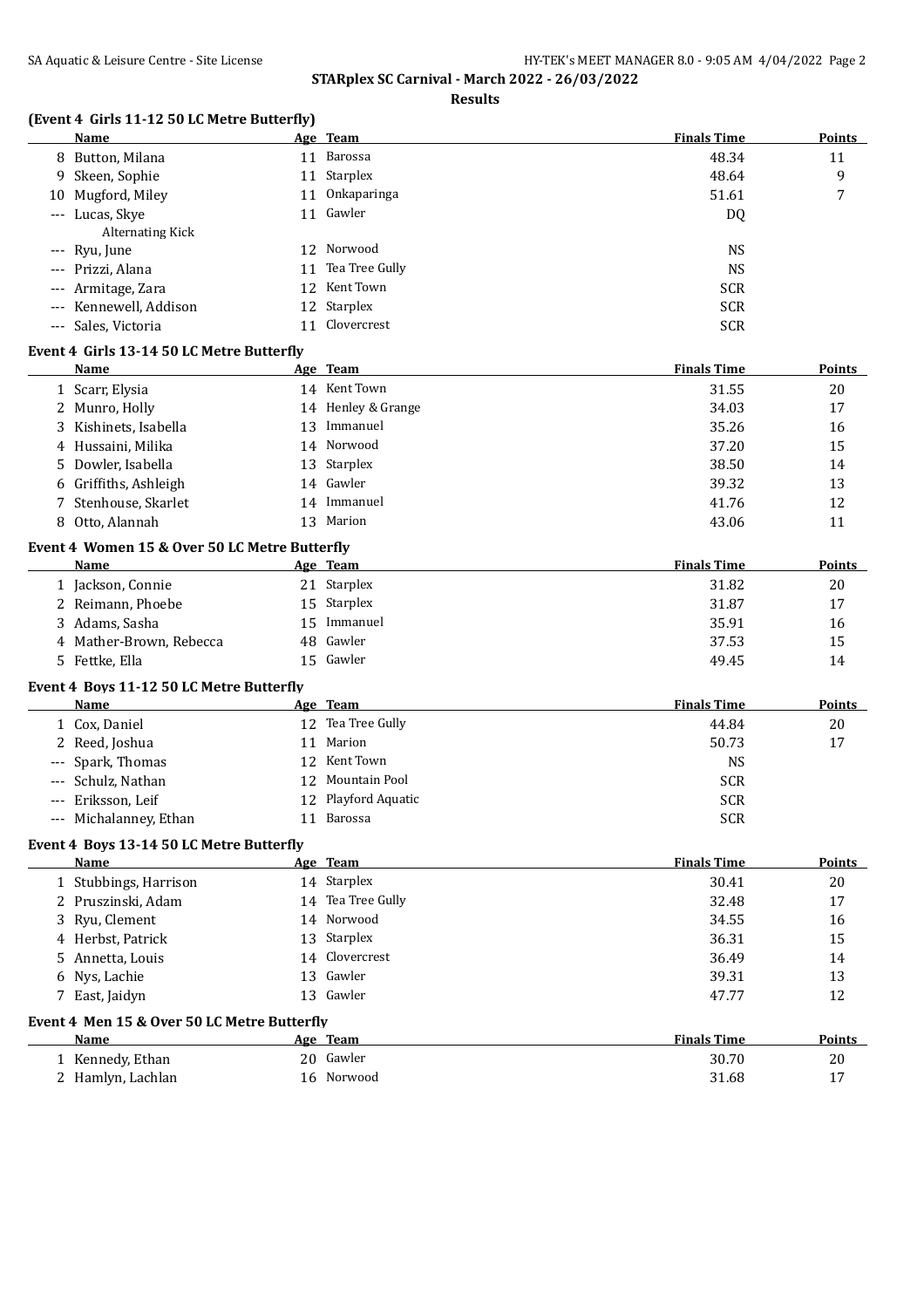**Results**

#### **(Event 4 Men 15 & Over 50 LC Metre Butterfly)**

|    | Name                                            |    | Age Team                | <b>Finals Time</b> | Points        |
|----|-------------------------------------------------|----|-------------------------|--------------------|---------------|
|    | 3 Poole, Isaac                                  |    | 16 Starplex             | 31.69              | 16            |
|    | 4 Hearl, Ethan                                  | 15 | Clovercrest             | 34.52              | 15            |
|    | 5 Sologub, Gregory                              |    | 19 Norwood              | 34.87              | 14            |
|    | Event 5 Girls 10 & Under 100 LC Metre Freestyle |    |                         |                    |               |
|    | <b>Name</b>                                     |    | <u>Age Team</u>         | <b>Finals Time</b> | <b>Points</b> |
|    | 1 Hanniffy, Saoirse                             |    | 10 Western Aquatic (Sa) | 1:17.42            | 20            |
|    | 2 Archibald, Jaidah                             | 10 | Starplex                | 1:23.32            | 17            |
| 3. | Spagnoletti, Sofia                              | 10 | Kent Town               | 1:23.59            | 16            |
|    | 4 OU, Jessica                                   | 10 | Clovercrest             | 1:24.27            | 15            |
| 5. | Sanchez, Isabella                               | 10 | Starplex                | 1:24.82            | 14            |
| 6  | Dewar, Claire                                   | 10 | Marion                  | 1:25.20            | 13            |
|    | 7 Kishinets, Rose                               | 8  | Immanuel                | 1:31.54            | 12            |
| 8  | Dissanayake, Thisali                            | 10 | Tea Tree Gully          | 1:31.63            | 11            |
|    | 9 Vick, Amelia                                  | 10 | Marion                  | 1:32.46            | 9             |
| 10 | Tully, Grace                                    | 10 | Kent Town               | 1:34.21            | 7             |
| 11 | Ward, Hannah                                    | 10 | Clovercrest             | 1:36.89            | 6             |
| 12 | Ioane, Hakala                                   | 9  | Clovercrest             | 1:42.84            | 5             |
|    | 13 Ioane, Zoe                                   | 7  | Clovercrest             | 1:44.40            | 4             |
|    | 14 Bacciarelli, Brooke                          | 10 | Western Aquatic (Sa)    | 1:44.41            | 3             |
|    | 15 Bacciarelli, Claire                          | 8  | Western Aquatic (Sa)    | 1:54.69            | 2             |
|    | 16 Skeen, Annabelle                             | 9  | Starplex                | 1:58.39            | $\mathbf{1}$  |
|    | 17 Parrotta, Clara                              | 8  | Berri (Sa)              | 2:17.19            |               |
|    | --- Welden, Rose                                | 10 | Clovercrest             | <b>SCR</b>         |               |
|    | Event 5 Boys 10 & Under 100 LC Metre Freestyle  |    |                         |                    |               |
|    | <b>Name</b>                                     |    | Age Team                | <b>Finals Time</b> | <b>Points</b> |
|    | 1 Tucker, Jacob                                 |    | 10 Immanuel             | 1:16.04            | 20            |
| 2  | Stubbings, Ewan                                 | 10 | Starplex                | 1:19.03            | 17            |
| 3  | Goreham, Lachlan                                | 10 | Starplex                | 1:20.91            | 16            |
| 4  | Robb, Harrison                                  | 10 | Western Aquatic (Sa)    | 1:24.26            | 15            |
|    | 5 Lewcock, Noah                                 | 10 | Barossa                 | 1:29.08            | 14            |
| 6  | Herrmann, Quade                                 | 10 | Gawler                  | 1:29.48            | 13            |
|    | 7 Keon, Jai                                     | 10 | Starplex                | 1:30.18            | 12            |
|    | 8 Mychalyn, Jax                                 | 10 | Norwood                 | 1:31.51            | 11            |
|    | 9 Johns, Alex                                   |    | 10 Clovercrest          | 1:34.68            | 9             |
|    | 10 Yuen, Vinsen                                 |    | 10 Starplex             | 1:34.94            | 7             |
|    | 11 De Vink, Coen                                |    | 10 Clovercrest          | 1:39.91            | 6             |
|    | 12 Swincer, Harry                               | 9  | Barossa                 | 1:45.08            | 5             |
|    | 13 Nys, Harrison                                | 10 | Gawler                  | 2:03.41            | 4             |
|    | 14 Krauter, Mason                               | 8  | Tea Tree Gully          | 2:22.59            | 3             |
|    | Event 6 Girls 11-12 100 LC Metre Freestyle      |    |                         |                    |               |
|    | Name                                            |    | Age Team                | <b>Finals Time</b> | <b>Points</b> |
|    | 1 Thomas, Milla                                 |    | 12 Kent Town            | 1:11.18            | $20\,$        |
|    | 2 Griffiths, Ellie                              |    | 12 Gawler               | 1:15.30            | $17\,$        |

3 Foster, Alyshia 12 Southern Performance 1:22.41 16 4 Goreham, Chelsea 12 Starplex 1:26.11 15 5 Cadzow, Georgia **11 Jamestown** 11 Jamestown 1:26.87 14 6 McIntyre, Mia 12 Western Aquatic (Sa) 1:30.97 13 7 Gibbins, Ella 12 Great Southern (Sa) 1:34.11 12 8 Taylor-Ziersch, Bethany 12 Marion 12 Marion 1:34.21 11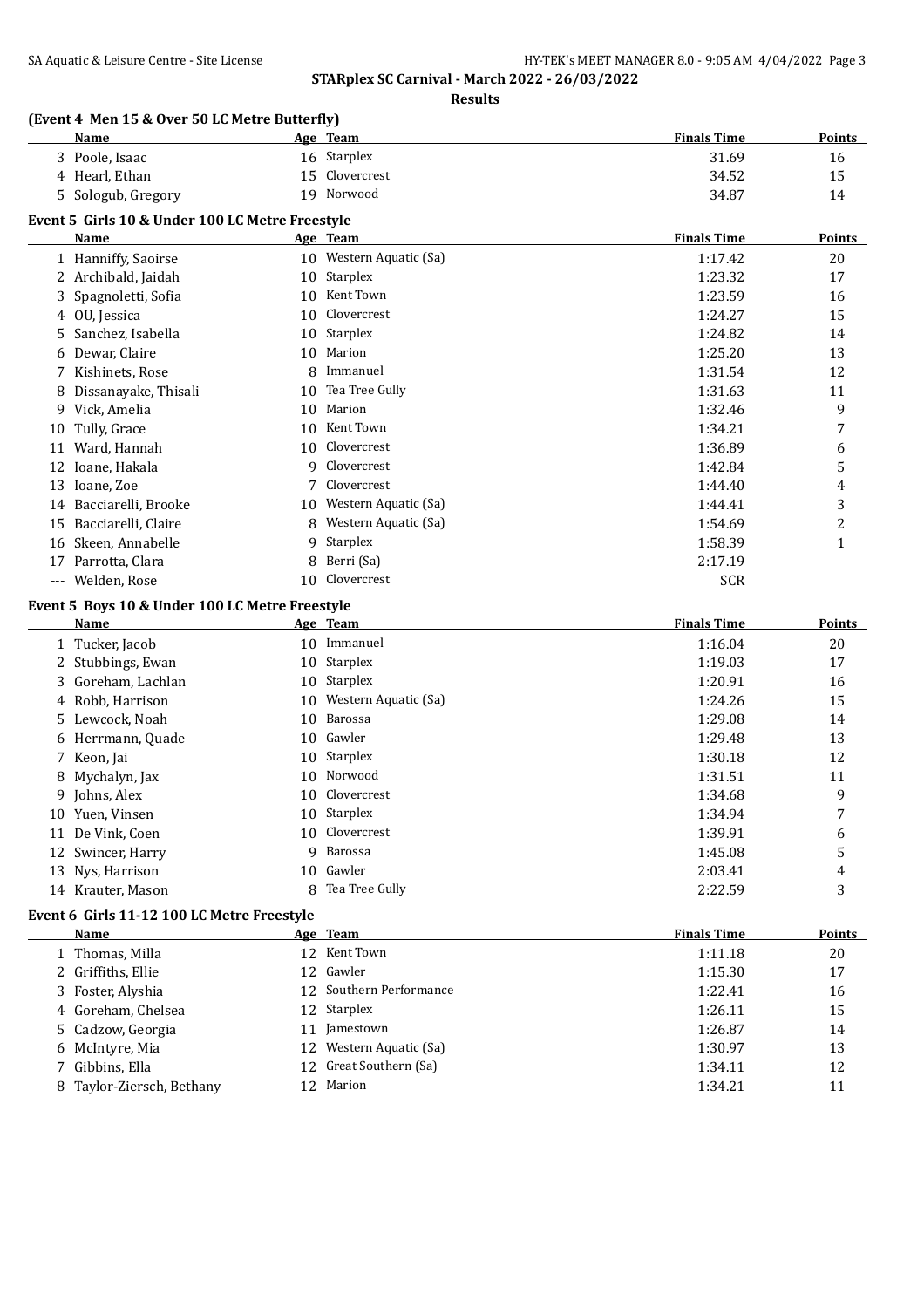**Results**

## **(Event 6 Girls 11-12 100 LC Metre Freestyle)**

|                     | Name                                               |    | Age Team                | <b>Finals Time</b> | <b>Points</b> |
|---------------------|----------------------------------------------------|----|-------------------------|--------------------|---------------|
|                     | 9 Burns, Matilda                                   |    | 11 Kent Town            | 1:36.93            | 9             |
|                     | 10 Button, Milana                                  | 11 | Barossa                 | 1:37.39            | 7             |
|                     | 11 Parrotta, Lalaine                               | 11 | Berri (Sa)              | 1:43.27            | 6             |
|                     | 12 Lucas, Skye                                     |    | 11 Gawler               | 1:51.34            | 5             |
| 13                  | Smith, Eliza                                       | 11 | Starplex                | 1:54.28            | 4             |
| $---$               | Brown, Lilly                                       | 11 | Marion                  | DQ                 |               |
|                     | Bevan, Jasmine                                     | 12 | Marion                  | <b>NS</b>          |               |
| ---                 | Prizzi, Alana                                      |    | 11 Tea Tree Gully       | <b>NS</b>          |               |
|                     | Giro, Aleksandra                                   | 11 | Payneham                | <b>NS</b>          |               |
| ---                 | Lau, Chloe                                         | 11 | Clovercrest             | <b>SCR</b>         |               |
|                     | --- Armitage, Zara                                 |    | 12 Kent Town            | <b>SCR</b>         |               |
|                     |                                                    |    |                         |                    |               |
|                     | Event 6 Girls 13-14 100 LC Metre Freestyle<br>Name |    | Age Team                | <b>Finals Time</b> | Points        |
|                     |                                                    |    | 14 Norwood              | 1:11.80            | 20            |
|                     | 1 Hussaini, Milika                                 | 13 | Mountain Pool           | 1:12.27            |               |
|                     | 2 Mann, Kayla                                      |    | Kent Town               |                    | 17            |
|                     | 3 Heard, Matilda                                   | 13 |                         | 1:19.90            | 16            |
|                     | 4 Hahesy, River                                    | 13 | Starplex<br>Gawler      | 1:23.11            | 15            |
| 5                   | Lucas, Hannah                                      | 14 |                         | 1:27.95            | 14            |
|                     | 6 Otto, Alannah                                    | 13 | Marion                  | 1:29.88            | 13            |
|                     | --- Schulz, Olivia                                 |    | 14 Mountain Pool        | <b>SCR</b>         |               |
|                     | Event 6 Women 15 & Over 100 LC Metre Freestyle     |    |                         |                    |               |
|                     | Name                                               |    | Age Team                | <b>Finals Time</b> | Points        |
|                     | 1 Adams, Sasha                                     |    | 15 Immanuel             | 1:07.68            | 20            |
|                     | 2 Jackson, Connie                                  | 21 | Starplex                | 1:08.23            | 17            |
|                     | 3 Beech, Natalie                                   | 15 | Immanuel                | 1:08.82            | 16            |
|                     | 4 Eckert, Emma-Rose                                | 25 | Western Aquatic (Sa)    | 1:10.38            | 15            |
| 5.                  | Venning, Abigael                                   | 16 | Clovercrest             | 1:13.08            | 14            |
|                     | 6 Mather-Brown, Rebecca                            | 48 | Gawler                  | 1:13.47            | 13            |
|                     | 7 Herrmann, Jorja                                  |    | 16 Gawler               | 1:37.74            | 12            |
|                     | Event 6 Boys 11-12 100 LC Metre Freestyle          |    |                         |                    |               |
|                     | <b>Name</b>                                        |    | Age Team                | <b>Finals Time</b> | <b>Points</b> |
|                     | 1 Skewes, Liam                                     |    | 12 Tea Tree Gully       | 1:10.89            | 20            |
|                     | 2 El-Youssef, Jamal                                |    | 12 Tea Tree Gully       | 1:11.56            | 17            |
|                     | 3 Ansari, Radin                                    |    | 12 Tea Tree Gully       | 1:17.31            | 16            |
|                     | 4 Martin, Jack                                     |    | 12 Marion               | 1:18.59            | 15            |
|                     | 5 Cox, Daniel                                      |    | 12 Tea Tree Gully       | 1:22.68            | 14            |
|                     | 6 Mentha, Hudson                                   |    | 11 Tea Tree Gully       | 1:26.75            | 13            |
| 7                   | Bartsch, Jesse                                     | 11 | <b>Barossa</b>          | 1:29.40            | 12            |
| 8                   | Reed, Joshua                                       | 11 | Marion                  | 1:29.75            | 11            |
| 9                   | Rowland, Harry                                     | 12 | Starplex                | 1:37.30            | 9             |
| 10                  | Swincer, Sam                                       | 12 | Barossa                 | 1:41.00            | 7             |
| $---$               | Spark, Thomas                                      | 12 | Kent Town               | <b>NS</b>          |               |
| $---$               | Bai, Evan                                          | 12 | Marion                  | <b>NS</b>          |               |
| $---$               | Michalanney, Ethan                                 | 11 | Barossa                 | <b>SCR</b>         |               |
| $\qquad \qquad - -$ | Dingle, Keanu                                      |    | 12 Starplex             | <b>SCR</b>         |               |
|                     |                                                    |    |                         |                    |               |
|                     | Event 6 Boys 13-14 100 LC Metre Freestyle<br>Name  |    |                         | <b>Finals Time</b> |               |
|                     |                                                    |    | Age Team<br>14 Starplex |                    | <u>Points</u> |
|                     | 1 Stubbings, Harrison                              |    | 14 Starplex             | 1:03.21            | 20            |
|                     | 2 Smith, Jarrad                                    |    |                         | 1:07.69            | 17            |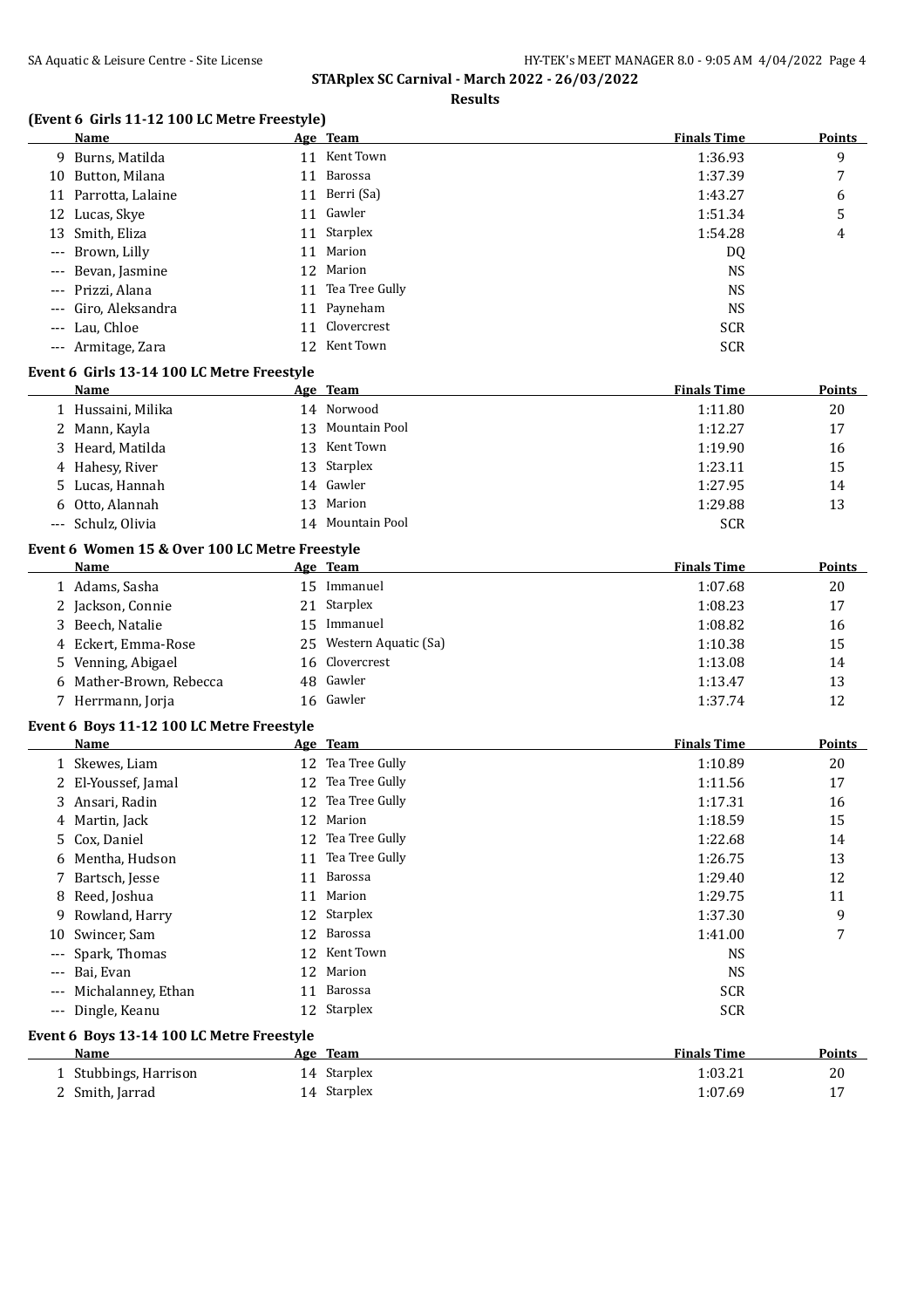|  |  |  | (Event 6 Boys 13-14 100 LC Metre Freestyle) |
|--|--|--|---------------------------------------------|
|--|--|--|---------------------------------------------|

|       | Name                                            |    | Age Team                | <b>Finals Time</b> | <b>Points</b>  |
|-------|-------------------------------------------------|----|-------------------------|--------------------|----------------|
|       | 3 Irawan, Brandon                               |    | 14 Starplex             | 1:09.02            | 16             |
|       | 4 De Hoogd, Solomon                             |    | 14 Starplex             | 1:13.97            | 15             |
| 5     | Herbst, Patrick                                 | 13 | Starplex                | 1:14.84            | 14             |
| 6     | Annetta, Louis                                  | 14 | Clovercrest             | 1:15.95            | 13             |
| 7     | Bampton, Peter                                  | 13 | Gawler                  | 1:21.07            | 12             |
| 8     | East, Jaidyn                                    | 13 | Gawler                  | 1:21.09            | 11             |
| 9     | Parrotta, Kelton                                | 13 | Berri (Sa)              | 1:27.32            | 9              |
|       | --- Lau, Cortez                                 | 13 | Clovercrest             | <b>SCR</b>         |                |
|       | Event 6 Men 15 & Over 100 LC Metre Freestyle    |    |                         |                    |                |
|       | Name                                            |    | Age Team                | <b>Finals Time</b> | <b>Points</b>  |
|       | 1 Pronk, Noah                                   |    | 15 Immanuel             | 56.92              | 20             |
|       | 2 Downie, Finn                                  |    | 17 Immanuel             | 57.01              | 17             |
|       | 3 Herbst, Ethan                                 | 15 | Starplex                | 58.49              | 16             |
|       | 4 Hamlyn, Lachlan                               | 16 | Norwood                 | 1:03.64            | 15             |
|       | 5 Wall, Harry                                   |    | 15 Tea Tree Gully       | 1:08.16            | 14             |
|       |                                                 |    |                         |                    |                |
|       | Event 8 Girls 10 & Under 50 LC Metre Backstroke |    |                         |                    |                |
|       | Name                                            |    | Age Team                | <b>Finals Time</b> | Points         |
|       | 1 Hanniffy, Saoirse                             |    | 10 Western Aquatic (Sa) | 41.99              | 20             |
|       | 2 Spagnoletti, Sofia                            |    | 10 Kent Town            | 44.72              | 17             |
|       | 3 Dewar, Claire                                 | 10 | Marion                  | 45.76              | 16             |
| 4     | Kishinets, Rose                                 | 8  | Immanuel                | 45.92              | 15             |
| 5.    | OU, Jessica                                     | 10 | Clovercrest             | 46.48              | 14             |
| 6     | Clowser, Ellie                                  | 10 | Clovercrest             | 46.71              | 13             |
| 7     | Gibbens, Zoe                                    | 10 | Western Aquatic (Sa)    | 48.00              | 12             |
| 8     | Collins-Barry, Siobhan                          | 10 | Tea Tree Gully          | 48.77              | 11             |
| 9     | Nguyen, Winny                                   | 9  | The Parks               | 50.37              | 9              |
|       | 10 Skewes, Ashleigh                             | 10 | Tea Tree Gully          | 51.28              | 7              |
|       | 11 Ward, Hannah                                 | 10 | Clovercrest             | 51.56              | 6              |
|       | 12 Ioane, Hakala                                | 9  | Clovercrest             | 52.25              | 5              |
|       | 13 Bacciarelli, Claire                          | 8  | Western Aquatic (Sa)    | 52.93              | 4              |
|       | 14 Dissanayake, Thisali                         | 10 | Tea Tree Gully          | 53.04              | 3              |
|       | 15 Tully, Grace                                 | 10 | Kent Town               | 53.15              | $\overline{c}$ |
|       | 16 Vick, Amelia                                 | 10 | Marion                  | 53.83              | $\mathbf{1}$   |
| 17    | Bacciarelli, Brooke                             | 10 | Western Aquatic (Sa)    | 54.90              |                |
|       | 18 Burns, Emma                                  | 9  | Kent Town               | 58.37              |                |
| 19    | Skeen, Annabelle                                |    | 9 Starplex              | 1:01.32            |                |
| 20    | Dowling, Ameilia                                | 10 | Gawler                  | 1:03.43            |                |
| 21    | Murch, Sophie                                   | 9  | Barossa                 | 1:04.35            |                |
| 22    | Parrotta, Clara                                 | 8  | Berri (Sa)              | 1:17.00            |                |
|       | Welden, Rose                                    | 10 | Clovercrest             | <b>SCR</b>         |                |
|       | Patel, Sukti                                    | 9  | Immanuel                | <b>SCR</b>         |                |
| $---$ | Swincer, Isobel                                 | 6  | Barossa                 | <b>SCR</b>         |                |
| $---$ | Eriksson, Joslin                                | 10 | Playford Aquatic        | SCR                |                |
| $---$ | Dingle, Nyeisha                                 |    | 7 Starplex              | <b>SCR</b>         |                |
| $---$ | Weston, Mia Jayne                               | 10 | Marion                  | SCR                |                |
|       |                                                 |    |                         |                    |                |
|       | Event 8 Boys 10 & Under 50 LC Metre Backstroke  |    |                         |                    |                |
|       | <b>Name</b>                                     |    | Age Team                | <b>Finals Time</b> | <b>Points</b>  |
|       | 1 Darcy, William                                | 10 | Clovercrest             | 44.92              | 20             |
|       | 2 Nguyen, Steven                                |    | 10 The Parks            | 45.41              | 17             |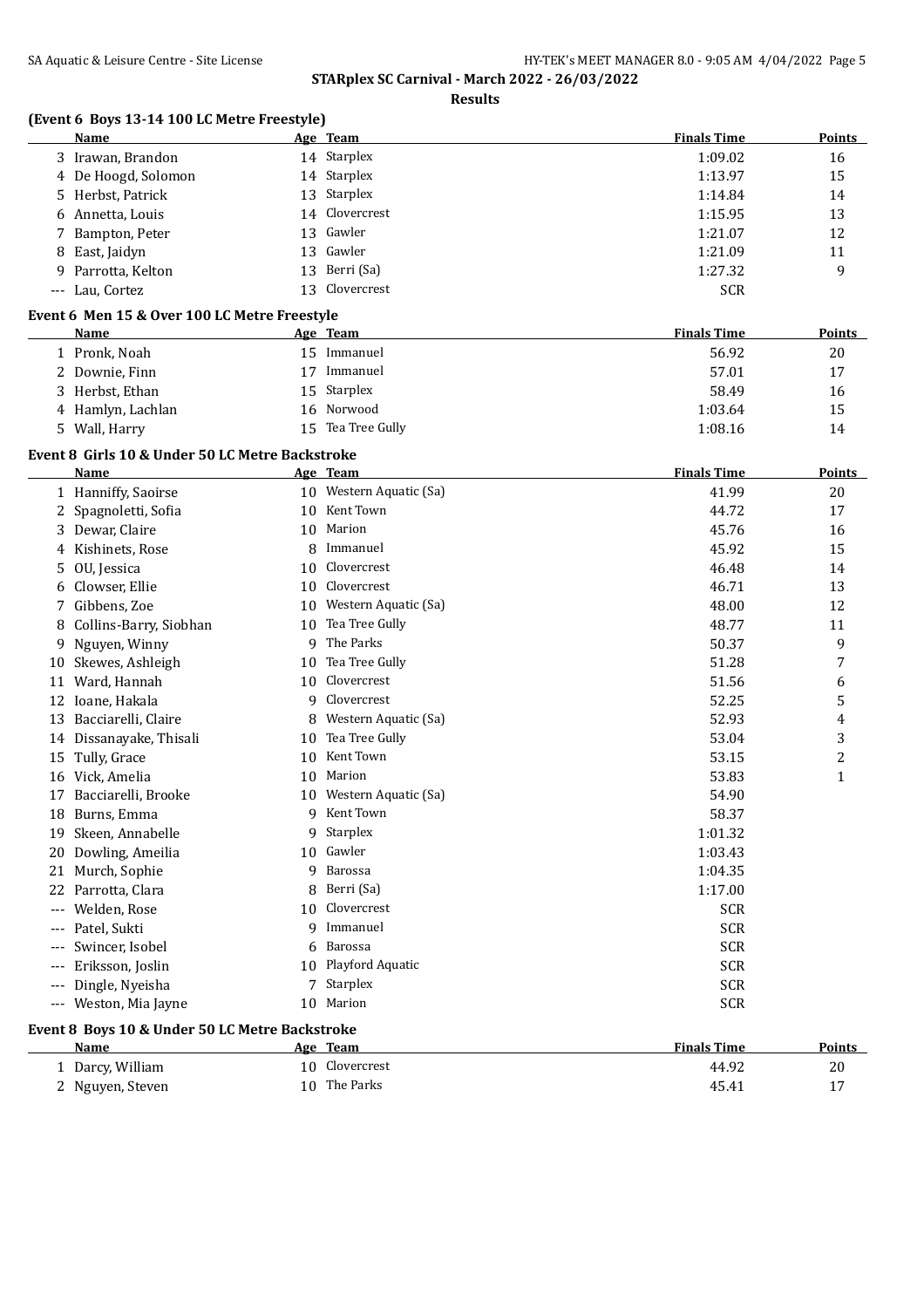#### **Results**

## **(Event 8 Boys 10 & Under 50 LC Metre Backstroke)**

|       | Name                 |    | Age Team                | <b>Finals Time</b> | Points |
|-------|----------------------|----|-------------------------|--------------------|--------|
|       | 3 Robb, Harrison     |    | 10 Western Aquatic (Sa) | 46.08              | 16     |
|       | 4 Stubbings, Ewan    |    | 10 Starplex             | 46.22              | 15     |
|       | 5 Lewcock, Noah      |    | 10 Barossa              | 46.39              | 14     |
|       | 6 Nesci, Zavier      |    | 10 Starplex             | 47.68              | 13     |
|       | 7 Yuen, Vinsen       |    | 10 Starplex             | 48.10              | 12     |
|       | 8 Mychalyn, Jax      |    | 10 Norwood              | 49.79              | 11     |
|       | 9 De Vink, Coen      |    | 10 Clovercrest          | 50.17              | 9      |
|       | 10 Keon, Jai         |    | 10 Starplex             | 52.23              | 7      |
| 11    | Swincer, Harry       | 9  | Barossa                 | 53.63              | 6      |
| 12    | Phillips, Archer     |    | 8 Starplex              | 54.74              | 5      |
|       | 13 Johns, Alex       |    | 10 Clovercrest          | 54.76              | 4      |
|       | 14 Irawan, Clayton   |    | 10 Starplex             | 56.13              | 3      |
|       | 15 Henderson, Beejay | 8  | Barossa                 | 1:03.09            | 2      |
| 16    | Krauter, Mason       | 8  | Tea Tree Gully          | 1:22.23            | 1      |
| $---$ | Woerner, Connor      | 10 | Tea Tree Gully          | <b>NS</b>          |        |
| $---$ | Michalanney, Blake   | 8  | Barossa                 | <b>SCR</b>         |        |

### **Event 9 Girls 11-12 50 LC Metre Backstroke**

|       | Name                    |    | Age Team             | <b>Finals Time</b> | Points |
|-------|-------------------------|----|----------------------|--------------------|--------|
|       | 1 Nesci, Ava            | 12 | Starplex             | 36.68              | 20     |
|       | 2 Heggie, Ashleigh      | 11 | Starplex             | 38.22              | 17     |
| 3     | Sanchez, Madison        | 12 | Starplex             | 39.27              | 16     |
|       | 4 Lynch, Flora-lily     | 11 | Clovercrest          | 43.55              | 15     |
| 5.    | Cadzow, Georgia         | 11 | Jamestown            | 45.49              | 14     |
| 6     | Waller, Arabella        | 11 | Marion               | 46.27              | 13     |
|       | Brown, Lilly            | 11 | Marion               | 46.83              | 12     |
| 8     | Goreham, Chelsea        | 12 | Starplex             | 47.40              | 11     |
| 9.    | McIntyre, Mia           | 12 | Western Aquatic (Sa) | 49.53              | 9      |
| 10    | Mugford, Miley          | 11 | Onkaparinga          | 50.07              | 7      |
| 11    | Gibbins, Ella           | 12 | Great Southern (Sa)  | 51.99              | 6      |
| 12    | Dowler, Indiana         | 11 | Starplex             | 52.30              | 5      |
| 13    | Taylor-Ziersch, Bethany | 12 | Marion               | 55.30              | 4      |
| 14    | Murch, Lucy             | 11 | Barossa              | 56.40              | 3      |
| 15    | Lucas, Skye             | 11 | Gawler               | 56.91              | 2      |
| 16    | Parrotta, Lalaine       | 11 | Berri (Sa)           | 1:00.71            | 1      |
| ---   | Thomas, Milla           | 12 | Kent Town            | DQ                 |        |
| ---   | Giro, Aleksandra        | 11 | Payneham             | <b>NS</b>          |        |
| ---   | Prizzi, Alana           | 11 | Tea Tree Gully       | <b>NS</b>          |        |
| ---   | Ryu, June               | 12 | Norwood              | <b>NS</b>          |        |
| $---$ | Lau, Chloe              | 11 | Clovercrest          | <b>SCR</b>         |        |
| $---$ | Sales, Victoria         | 11 | Clovercrest          | SCR                |        |
| ---   | Kennewell, Addison      |    | 12 Starplex          | <b>SCR</b>         |        |

#### **Event 9 Girls 13-14 50 LC Metre Backstroke**

| Name                  |     | Age Team         | <b>Finals Time</b> | <b>Points</b> |
|-----------------------|-----|------------------|--------------------|---------------|
| 1 Scarr, Elysia       |     | 14 Kent Town     | 36.57              | 20            |
| 2 Kishinets, Isabella | 13  | Immanuel         | 37.10              | 17            |
| 3 Griffiths, Ashleigh |     | 14 Gawler        | 37.45              | 16            |
| 4 Hussaini, Milika    |     | 14 Norwood       | 39.06              | 15            |
| 5 Stenhouse, Skarlet  | 14  | Immanuel         | 40.16              | 14            |
| 6 Mann, Kayla         |     | 13 Mountain Pool | 40.28              | 13            |
| 7 Heard, Matilda      | 13. | Kent Town        | 43.36              | 12            |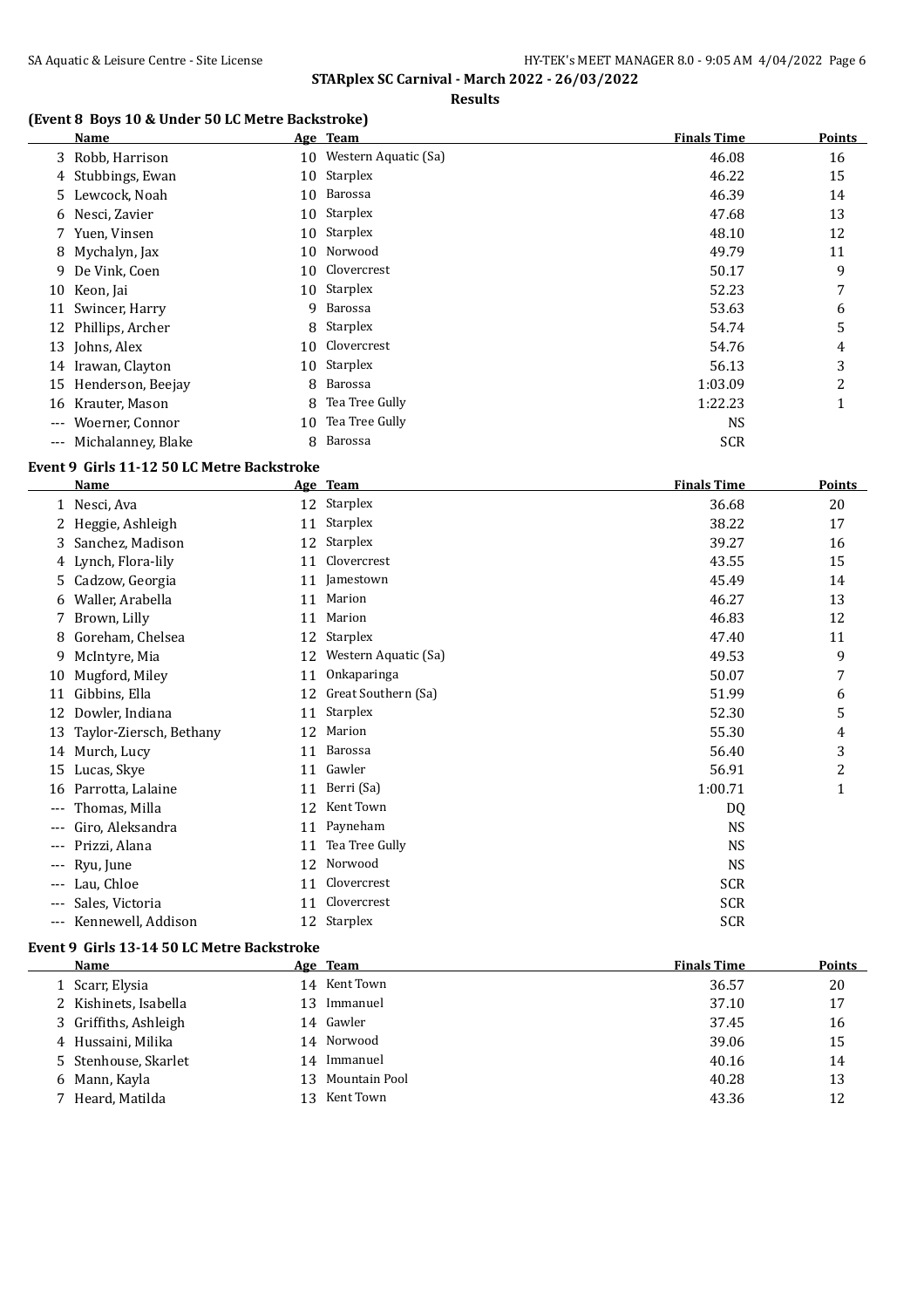| Name<br>Age Team<br>14 Gawler<br>8 Lucas, Hannah<br>48.97<br>11<br>Event 9 Women 15 & Over 50 LC Metre Backstroke<br><b>Finals Time</b><br>Name<br>Age Team<br><b>Points</b><br>16 Gawler<br>1:00.01<br>20<br>1 Herrmann, Jorja<br>Event 9 Boys 11-12 50 LC Metre Backstroke<br><b>Finals Time</b><br>Age Team<br>Points<br>Name<br>12 Tea Tree Gully<br>1 Skewes, Liam<br>40.18<br>20<br>2 Russell, Thomas<br>12 Starplex<br>42.34<br>17<br>Marion<br>12<br>46.15<br>Bartlett, Jacques<br>16<br>3<br>Norwood<br>46.51<br>4 Ryu, Geon<br>15<br>12<br>Tea Tree Gully<br>48.36<br>Mentha, Hudson<br>11<br>14<br>5.<br>Tea Tree Gully<br>49.66<br>13<br>6 Cox, Daniel<br>12<br>Barossa<br>51.81<br>Swincer, Sam<br>12<br>12<br>7<br>Barossa<br>52.64<br>Frenzel, Evan<br>11<br>12<br>8<br>Spark, Thomas<br>12 Kent Town<br><b>NS</b><br>Starplex<br>Dingle, Keanu<br>12<br><b>SCR</b><br><b>SCR</b><br>Michalanney, Ethan<br>Barossa<br>11<br>Mountain Pool<br><b>SCR</b><br>Schulz, Nathan<br>12<br><b>SCR</b><br>Eriksson, Leif<br>12 Playford Aquatic<br>$---$<br>Event 9 Boys 13-14 50 LC Metre Backstroke<br><b>Finals Time</b><br>Name<br>Age Team<br>Points<br>14 Henley & Grange<br>1 Martin, Elijah<br>33.74<br>20<br>2 Kim, Boseok<br>14 Norwood<br>40.78<br>17<br>14 Clovercrest<br>41.45<br>3 Annetta, Louis<br>16<br>14 Starplex<br>43.55<br>15<br>4 Russell, Cooper<br>13 Starplex<br>5 Frith, Lucas<br>43.73<br>14<br>13 Gawler<br>6 Bampton, Peter<br>44.67<br>13<br>7 De Hoogd, Solomon<br>14 Starplex<br>45.68<br>12<br>13 Berri (Sa)<br>Parrotta, Kelton<br>54.22<br>11<br>8<br>14 Immanuel<br>--- Bell, Jack<br><b>NS</b><br>13 Barossa<br>--- Readle, Liam<br><b>SCR</b><br>Event 9 Men 15 & Over 50 LC Metre Backstroke<br><b>Finals Time</b><br>Name<br>Age Team<br><b>Points</b><br>15 Starplex<br>33.35<br>$20\,$<br>1 Pettrey, Liam<br>16 Norwood<br>2 Hamlyn, Lachlan<br>35.06<br>17<br>15 Starplex<br>36.83<br>3 Herbst, Ethan<br>16<br>Event 10 Women 200 LC Metre Butterfly<br>Age Team<br><b>Finals Time</b><br><b>Points</b><br>Name<br>15 Immanuel<br>1 Adams, Sasha<br>2:49.07<br>20<br>11 Tea Tree Gully<br>--- Prizzi, Alana<br><b>NS</b><br>15 Immanuel<br>--- McAvaney, Georgia<br><b>SCR</b><br>Event 11 Girls 10 & Under 100 LC Metre Breaststroke<br><b>Finals Time</b><br><b>Name</b><br>Age Team<br><b>Points</b><br>10 Clovercrest<br>1 Clowser, Ellie<br>1:48.84<br>20<br>10 Tea Tree Gully<br>2 Collins-Barry, Siobhan<br>1:51.48<br>17<br>10 Starplex<br>Sanchez, Isabella<br>1:55.41<br>16<br>3<br>10 Tea Tree Gully<br>4 Dissanayake, Thisali<br>1:55.80<br>15 | (Event 9 Girls 13-14 50 LC Metre Backstroke) |  |                    |        |
|--------------------------------------------------------------------------------------------------------------------------------------------------------------------------------------------------------------------------------------------------------------------------------------------------------------------------------------------------------------------------------------------------------------------------------------------------------------------------------------------------------------------------------------------------------------------------------------------------------------------------------------------------------------------------------------------------------------------------------------------------------------------------------------------------------------------------------------------------------------------------------------------------------------------------------------------------------------------------------------------------------------------------------------------------------------------------------------------------------------------------------------------------------------------------------------------------------------------------------------------------------------------------------------------------------------------------------------------------------------------------------------------------------------------------------------------------------------------------------------------------------------------------------------------------------------------------------------------------------------------------------------------------------------------------------------------------------------------------------------------------------------------------------------------------------------------------------------------------------------------------------------------------------------------------------------------------------------------------------------------------------------------------------------------------------------------------------------------------------------------------------------------------------------------------------------------------------------------------------------------------------------------------------------------------------------------------------------------------------------------------------------------------------------------------------------------------------------------------------------------------------------------------------------------------------------------------------------------------------------|----------------------------------------------|--|--------------------|--------|
|                                                                                                                                                                                                                                                                                                                                                                                                                                                                                                                                                                                                                                                                                                                                                                                                                                                                                                                                                                                                                                                                                                                                                                                                                                                                                                                                                                                                                                                                                                                                                                                                                                                                                                                                                                                                                                                                                                                                                                                                                                                                                                                                                                                                                                                                                                                                                                                                                                                                                                                                                                                                              |                                              |  | <b>Finals Time</b> | Points |
|                                                                                                                                                                                                                                                                                                                                                                                                                                                                                                                                                                                                                                                                                                                                                                                                                                                                                                                                                                                                                                                                                                                                                                                                                                                                                                                                                                                                                                                                                                                                                                                                                                                                                                                                                                                                                                                                                                                                                                                                                                                                                                                                                                                                                                                                                                                                                                                                                                                                                                                                                                                                              |                                              |  |                    |        |
|                                                                                                                                                                                                                                                                                                                                                                                                                                                                                                                                                                                                                                                                                                                                                                                                                                                                                                                                                                                                                                                                                                                                                                                                                                                                                                                                                                                                                                                                                                                                                                                                                                                                                                                                                                                                                                                                                                                                                                                                                                                                                                                                                                                                                                                                                                                                                                                                                                                                                                                                                                                                              |                                              |  |                    |        |
|                                                                                                                                                                                                                                                                                                                                                                                                                                                                                                                                                                                                                                                                                                                                                                                                                                                                                                                                                                                                                                                                                                                                                                                                                                                                                                                                                                                                                                                                                                                                                                                                                                                                                                                                                                                                                                                                                                                                                                                                                                                                                                                                                                                                                                                                                                                                                                                                                                                                                                                                                                                                              |                                              |  |                    |        |
|                                                                                                                                                                                                                                                                                                                                                                                                                                                                                                                                                                                                                                                                                                                                                                                                                                                                                                                                                                                                                                                                                                                                                                                                                                                                                                                                                                                                                                                                                                                                                                                                                                                                                                                                                                                                                                                                                                                                                                                                                                                                                                                                                                                                                                                                                                                                                                                                                                                                                                                                                                                                              |                                              |  |                    |        |
|                                                                                                                                                                                                                                                                                                                                                                                                                                                                                                                                                                                                                                                                                                                                                                                                                                                                                                                                                                                                                                                                                                                                                                                                                                                                                                                                                                                                                                                                                                                                                                                                                                                                                                                                                                                                                                                                                                                                                                                                                                                                                                                                                                                                                                                                                                                                                                                                                                                                                                                                                                                                              |                                              |  |                    |        |
|                                                                                                                                                                                                                                                                                                                                                                                                                                                                                                                                                                                                                                                                                                                                                                                                                                                                                                                                                                                                                                                                                                                                                                                                                                                                                                                                                                                                                                                                                                                                                                                                                                                                                                                                                                                                                                                                                                                                                                                                                                                                                                                                                                                                                                                                                                                                                                                                                                                                                                                                                                                                              |                                              |  |                    |        |
|                                                                                                                                                                                                                                                                                                                                                                                                                                                                                                                                                                                                                                                                                                                                                                                                                                                                                                                                                                                                                                                                                                                                                                                                                                                                                                                                                                                                                                                                                                                                                                                                                                                                                                                                                                                                                                                                                                                                                                                                                                                                                                                                                                                                                                                                                                                                                                                                                                                                                                                                                                                                              |                                              |  |                    |        |
|                                                                                                                                                                                                                                                                                                                                                                                                                                                                                                                                                                                                                                                                                                                                                                                                                                                                                                                                                                                                                                                                                                                                                                                                                                                                                                                                                                                                                                                                                                                                                                                                                                                                                                                                                                                                                                                                                                                                                                                                                                                                                                                                                                                                                                                                                                                                                                                                                                                                                                                                                                                                              |                                              |  |                    |        |
|                                                                                                                                                                                                                                                                                                                                                                                                                                                                                                                                                                                                                                                                                                                                                                                                                                                                                                                                                                                                                                                                                                                                                                                                                                                                                                                                                                                                                                                                                                                                                                                                                                                                                                                                                                                                                                                                                                                                                                                                                                                                                                                                                                                                                                                                                                                                                                                                                                                                                                                                                                                                              |                                              |  |                    |        |
|                                                                                                                                                                                                                                                                                                                                                                                                                                                                                                                                                                                                                                                                                                                                                                                                                                                                                                                                                                                                                                                                                                                                                                                                                                                                                                                                                                                                                                                                                                                                                                                                                                                                                                                                                                                                                                                                                                                                                                                                                                                                                                                                                                                                                                                                                                                                                                                                                                                                                                                                                                                                              |                                              |  |                    |        |
|                                                                                                                                                                                                                                                                                                                                                                                                                                                                                                                                                                                                                                                                                                                                                                                                                                                                                                                                                                                                                                                                                                                                                                                                                                                                                                                                                                                                                                                                                                                                                                                                                                                                                                                                                                                                                                                                                                                                                                                                                                                                                                                                                                                                                                                                                                                                                                                                                                                                                                                                                                                                              |                                              |  |                    |        |
|                                                                                                                                                                                                                                                                                                                                                                                                                                                                                                                                                                                                                                                                                                                                                                                                                                                                                                                                                                                                                                                                                                                                                                                                                                                                                                                                                                                                                                                                                                                                                                                                                                                                                                                                                                                                                                                                                                                                                                                                                                                                                                                                                                                                                                                                                                                                                                                                                                                                                                                                                                                                              |                                              |  |                    |        |
|                                                                                                                                                                                                                                                                                                                                                                                                                                                                                                                                                                                                                                                                                                                                                                                                                                                                                                                                                                                                                                                                                                                                                                                                                                                                                                                                                                                                                                                                                                                                                                                                                                                                                                                                                                                                                                                                                                                                                                                                                                                                                                                                                                                                                                                                                                                                                                                                                                                                                                                                                                                                              |                                              |  |                    |        |
|                                                                                                                                                                                                                                                                                                                                                                                                                                                                                                                                                                                                                                                                                                                                                                                                                                                                                                                                                                                                                                                                                                                                                                                                                                                                                                                                                                                                                                                                                                                                                                                                                                                                                                                                                                                                                                                                                                                                                                                                                                                                                                                                                                                                                                                                                                                                                                                                                                                                                                                                                                                                              |                                              |  |                    |        |
|                                                                                                                                                                                                                                                                                                                                                                                                                                                                                                                                                                                                                                                                                                                                                                                                                                                                                                                                                                                                                                                                                                                                                                                                                                                                                                                                                                                                                                                                                                                                                                                                                                                                                                                                                                                                                                                                                                                                                                                                                                                                                                                                                                                                                                                                                                                                                                                                                                                                                                                                                                                                              |                                              |  |                    |        |
|                                                                                                                                                                                                                                                                                                                                                                                                                                                                                                                                                                                                                                                                                                                                                                                                                                                                                                                                                                                                                                                                                                                                                                                                                                                                                                                                                                                                                                                                                                                                                                                                                                                                                                                                                                                                                                                                                                                                                                                                                                                                                                                                                                                                                                                                                                                                                                                                                                                                                                                                                                                                              |                                              |  |                    |        |
|                                                                                                                                                                                                                                                                                                                                                                                                                                                                                                                                                                                                                                                                                                                                                                                                                                                                                                                                                                                                                                                                                                                                                                                                                                                                                                                                                                                                                                                                                                                                                                                                                                                                                                                                                                                                                                                                                                                                                                                                                                                                                                                                                                                                                                                                                                                                                                                                                                                                                                                                                                                                              |                                              |  |                    |        |
|                                                                                                                                                                                                                                                                                                                                                                                                                                                                                                                                                                                                                                                                                                                                                                                                                                                                                                                                                                                                                                                                                                                                                                                                                                                                                                                                                                                                                                                                                                                                                                                                                                                                                                                                                                                                                                                                                                                                                                                                                                                                                                                                                                                                                                                                                                                                                                                                                                                                                                                                                                                                              |                                              |  |                    |        |
|                                                                                                                                                                                                                                                                                                                                                                                                                                                                                                                                                                                                                                                                                                                                                                                                                                                                                                                                                                                                                                                                                                                                                                                                                                                                                                                                                                                                                                                                                                                                                                                                                                                                                                                                                                                                                                                                                                                                                                                                                                                                                                                                                                                                                                                                                                                                                                                                                                                                                                                                                                                                              |                                              |  |                    |        |
|                                                                                                                                                                                                                                                                                                                                                                                                                                                                                                                                                                                                                                                                                                                                                                                                                                                                                                                                                                                                                                                                                                                                                                                                                                                                                                                                                                                                                                                                                                                                                                                                                                                                                                                                                                                                                                                                                                                                                                                                                                                                                                                                                                                                                                                                                                                                                                                                                                                                                                                                                                                                              |                                              |  |                    |        |
|                                                                                                                                                                                                                                                                                                                                                                                                                                                                                                                                                                                                                                                                                                                                                                                                                                                                                                                                                                                                                                                                                                                                                                                                                                                                                                                                                                                                                                                                                                                                                                                                                                                                                                                                                                                                                                                                                                                                                                                                                                                                                                                                                                                                                                                                                                                                                                                                                                                                                                                                                                                                              |                                              |  |                    |        |
|                                                                                                                                                                                                                                                                                                                                                                                                                                                                                                                                                                                                                                                                                                                                                                                                                                                                                                                                                                                                                                                                                                                                                                                                                                                                                                                                                                                                                                                                                                                                                                                                                                                                                                                                                                                                                                                                                                                                                                                                                                                                                                                                                                                                                                                                                                                                                                                                                                                                                                                                                                                                              |                                              |  |                    |        |
|                                                                                                                                                                                                                                                                                                                                                                                                                                                                                                                                                                                                                                                                                                                                                                                                                                                                                                                                                                                                                                                                                                                                                                                                                                                                                                                                                                                                                                                                                                                                                                                                                                                                                                                                                                                                                                                                                                                                                                                                                                                                                                                                                                                                                                                                                                                                                                                                                                                                                                                                                                                                              |                                              |  |                    |        |
|                                                                                                                                                                                                                                                                                                                                                                                                                                                                                                                                                                                                                                                                                                                                                                                                                                                                                                                                                                                                                                                                                                                                                                                                                                                                                                                                                                                                                                                                                                                                                                                                                                                                                                                                                                                                                                                                                                                                                                                                                                                                                                                                                                                                                                                                                                                                                                                                                                                                                                                                                                                                              |                                              |  |                    |        |
|                                                                                                                                                                                                                                                                                                                                                                                                                                                                                                                                                                                                                                                                                                                                                                                                                                                                                                                                                                                                                                                                                                                                                                                                                                                                                                                                                                                                                                                                                                                                                                                                                                                                                                                                                                                                                                                                                                                                                                                                                                                                                                                                                                                                                                                                                                                                                                                                                                                                                                                                                                                                              |                                              |  |                    |        |
|                                                                                                                                                                                                                                                                                                                                                                                                                                                                                                                                                                                                                                                                                                                                                                                                                                                                                                                                                                                                                                                                                                                                                                                                                                                                                                                                                                                                                                                                                                                                                                                                                                                                                                                                                                                                                                                                                                                                                                                                                                                                                                                                                                                                                                                                                                                                                                                                                                                                                                                                                                                                              |                                              |  |                    |        |
|                                                                                                                                                                                                                                                                                                                                                                                                                                                                                                                                                                                                                                                                                                                                                                                                                                                                                                                                                                                                                                                                                                                                                                                                                                                                                                                                                                                                                                                                                                                                                                                                                                                                                                                                                                                                                                                                                                                                                                                                                                                                                                                                                                                                                                                                                                                                                                                                                                                                                                                                                                                                              |                                              |  |                    |        |
|                                                                                                                                                                                                                                                                                                                                                                                                                                                                                                                                                                                                                                                                                                                                                                                                                                                                                                                                                                                                                                                                                                                                                                                                                                                                                                                                                                                                                                                                                                                                                                                                                                                                                                                                                                                                                                                                                                                                                                                                                                                                                                                                                                                                                                                                                                                                                                                                                                                                                                                                                                                                              |                                              |  |                    |        |
|                                                                                                                                                                                                                                                                                                                                                                                                                                                                                                                                                                                                                                                                                                                                                                                                                                                                                                                                                                                                                                                                                                                                                                                                                                                                                                                                                                                                                                                                                                                                                                                                                                                                                                                                                                                                                                                                                                                                                                                                                                                                                                                                                                                                                                                                                                                                                                                                                                                                                                                                                                                                              |                                              |  |                    |        |
|                                                                                                                                                                                                                                                                                                                                                                                                                                                                                                                                                                                                                                                                                                                                                                                                                                                                                                                                                                                                                                                                                                                                                                                                                                                                                                                                                                                                                                                                                                                                                                                                                                                                                                                                                                                                                                                                                                                                                                                                                                                                                                                                                                                                                                                                                                                                                                                                                                                                                                                                                                                                              |                                              |  |                    |        |
|                                                                                                                                                                                                                                                                                                                                                                                                                                                                                                                                                                                                                                                                                                                                                                                                                                                                                                                                                                                                                                                                                                                                                                                                                                                                                                                                                                                                                                                                                                                                                                                                                                                                                                                                                                                                                                                                                                                                                                                                                                                                                                                                                                                                                                                                                                                                                                                                                                                                                                                                                                                                              |                                              |  |                    |        |
|                                                                                                                                                                                                                                                                                                                                                                                                                                                                                                                                                                                                                                                                                                                                                                                                                                                                                                                                                                                                                                                                                                                                                                                                                                                                                                                                                                                                                                                                                                                                                                                                                                                                                                                                                                                                                                                                                                                                                                                                                                                                                                                                                                                                                                                                                                                                                                                                                                                                                                                                                                                                              |                                              |  |                    |        |
|                                                                                                                                                                                                                                                                                                                                                                                                                                                                                                                                                                                                                                                                                                                                                                                                                                                                                                                                                                                                                                                                                                                                                                                                                                                                                                                                                                                                                                                                                                                                                                                                                                                                                                                                                                                                                                                                                                                                                                                                                                                                                                                                                                                                                                                                                                                                                                                                                                                                                                                                                                                                              |                                              |  |                    |        |
|                                                                                                                                                                                                                                                                                                                                                                                                                                                                                                                                                                                                                                                                                                                                                                                                                                                                                                                                                                                                                                                                                                                                                                                                                                                                                                                                                                                                                                                                                                                                                                                                                                                                                                                                                                                                                                                                                                                                                                                                                                                                                                                                                                                                                                                                                                                                                                                                                                                                                                                                                                                                              |                                              |  |                    |        |
|                                                                                                                                                                                                                                                                                                                                                                                                                                                                                                                                                                                                                                                                                                                                                                                                                                                                                                                                                                                                                                                                                                                                                                                                                                                                                                                                                                                                                                                                                                                                                                                                                                                                                                                                                                                                                                                                                                                                                                                                                                                                                                                                                                                                                                                                                                                                                                                                                                                                                                                                                                                                              |                                              |  |                    |        |
|                                                                                                                                                                                                                                                                                                                                                                                                                                                                                                                                                                                                                                                                                                                                                                                                                                                                                                                                                                                                                                                                                                                                                                                                                                                                                                                                                                                                                                                                                                                                                                                                                                                                                                                                                                                                                                                                                                                                                                                                                                                                                                                                                                                                                                                                                                                                                                                                                                                                                                                                                                                                              |                                              |  |                    |        |
|                                                                                                                                                                                                                                                                                                                                                                                                                                                                                                                                                                                                                                                                                                                                                                                                                                                                                                                                                                                                                                                                                                                                                                                                                                                                                                                                                                                                                                                                                                                                                                                                                                                                                                                                                                                                                                                                                                                                                                                                                                                                                                                                                                                                                                                                                                                                                                                                                                                                                                                                                                                                              |                                              |  |                    |        |
|                                                                                                                                                                                                                                                                                                                                                                                                                                                                                                                                                                                                                                                                                                                                                                                                                                                                                                                                                                                                                                                                                                                                                                                                                                                                                                                                                                                                                                                                                                                                                                                                                                                                                                                                                                                                                                                                                                                                                                                                                                                                                                                                                                                                                                                                                                                                                                                                                                                                                                                                                                                                              |                                              |  |                    |        |
|                                                                                                                                                                                                                                                                                                                                                                                                                                                                                                                                                                                                                                                                                                                                                                                                                                                                                                                                                                                                                                                                                                                                                                                                                                                                                                                                                                                                                                                                                                                                                                                                                                                                                                                                                                                                                                                                                                                                                                                                                                                                                                                                                                                                                                                                                                                                                                                                                                                                                                                                                                                                              |                                              |  |                    |        |
|                                                                                                                                                                                                                                                                                                                                                                                                                                                                                                                                                                                                                                                                                                                                                                                                                                                                                                                                                                                                                                                                                                                                                                                                                                                                                                                                                                                                                                                                                                                                                                                                                                                                                                                                                                                                                                                                                                                                                                                                                                                                                                                                                                                                                                                                                                                                                                                                                                                                                                                                                                                                              |                                              |  |                    |        |
|                                                                                                                                                                                                                                                                                                                                                                                                                                                                                                                                                                                                                                                                                                                                                                                                                                                                                                                                                                                                                                                                                                                                                                                                                                                                                                                                                                                                                                                                                                                                                                                                                                                                                                                                                                                                                                                                                                                                                                                                                                                                                                                                                                                                                                                                                                                                                                                                                                                                                                                                                                                                              |                                              |  |                    |        |
|                                                                                                                                                                                                                                                                                                                                                                                                                                                                                                                                                                                                                                                                                                                                                                                                                                                                                                                                                                                                                                                                                                                                                                                                                                                                                                                                                                                                                                                                                                                                                                                                                                                                                                                                                                                                                                                                                                                                                                                                                                                                                                                                                                                                                                                                                                                                                                                                                                                                                                                                                                                                              |                                              |  |                    |        |
|                                                                                                                                                                                                                                                                                                                                                                                                                                                                                                                                                                                                                                                                                                                                                                                                                                                                                                                                                                                                                                                                                                                                                                                                                                                                                                                                                                                                                                                                                                                                                                                                                                                                                                                                                                                                                                                                                                                                                                                                                                                                                                                                                                                                                                                                                                                                                                                                                                                                                                                                                                                                              |                                              |  |                    |        |
|                                                                                                                                                                                                                                                                                                                                                                                                                                                                                                                                                                                                                                                                                                                                                                                                                                                                                                                                                                                                                                                                                                                                                                                                                                                                                                                                                                                                                                                                                                                                                                                                                                                                                                                                                                                                                                                                                                                                                                                                                                                                                                                                                                                                                                                                                                                                                                                                                                                                                                                                                                                                              |                                              |  |                    |        |
|                                                                                                                                                                                                                                                                                                                                                                                                                                                                                                                                                                                                                                                                                                                                                                                                                                                                                                                                                                                                                                                                                                                                                                                                                                                                                                                                                                                                                                                                                                                                                                                                                                                                                                                                                                                                                                                                                                                                                                                                                                                                                                                                                                                                                                                                                                                                                                                                                                                                                                                                                                                                              |                                              |  |                    |        |
|                                                                                                                                                                                                                                                                                                                                                                                                                                                                                                                                                                                                                                                                                                                                                                                                                                                                                                                                                                                                                                                                                                                                                                                                                                                                                                                                                                                                                                                                                                                                                                                                                                                                                                                                                                                                                                                                                                                                                                                                                                                                                                                                                                                                                                                                                                                                                                                                                                                                                                                                                                                                              |                                              |  |                    |        |
|                                                                                                                                                                                                                                                                                                                                                                                                                                                                                                                                                                                                                                                                                                                                                                                                                                                                                                                                                                                                                                                                                                                                                                                                                                                                                                                                                                                                                                                                                                                                                                                                                                                                                                                                                                                                                                                                                                                                                                                                                                                                                                                                                                                                                                                                                                                                                                                                                                                                                                                                                                                                              |                                              |  |                    |        |
|                                                                                                                                                                                                                                                                                                                                                                                                                                                                                                                                                                                                                                                                                                                                                                                                                                                                                                                                                                                                                                                                                                                                                                                                                                                                                                                                                                                                                                                                                                                                                                                                                                                                                                                                                                                                                                                                                                                                                                                                                                                                                                                                                                                                                                                                                                                                                                                                                                                                                                                                                                                                              |                                              |  |                    |        |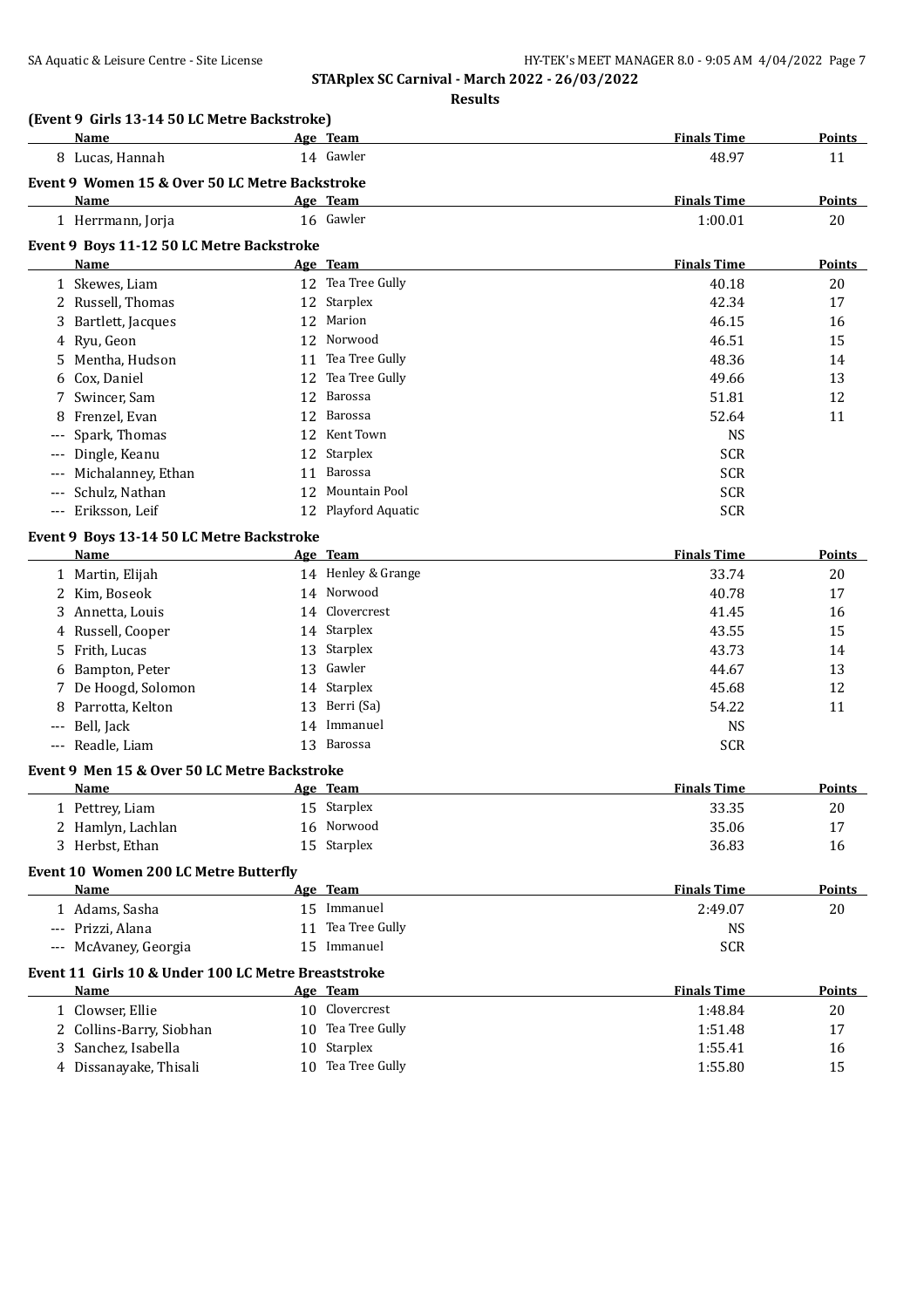**STARplex SC Carnival - March 2022 - 26/03/2022 Results**

| (Event 11 Girls 10 & Under 100 LC Metre Breaststroke)<br>Name | Age Team                       | <b>Finals Time</b> | <b>Points</b> |
|---------------------------------------------------------------|--------------------------------|--------------------|---------------|
| 5 Archibald, Jaidah                                           | 10 Starplex                    | 1:56.13            | 14            |
| 6 Spagnoletti, Sofia                                          | 10 Kent Town                   | 1:58.12            | 13            |
| --- Weston, Mia Jayne                                         | 10 Marion                      | <b>SCR</b>         |               |
|                                                               |                                |                    |               |
| Event 11 Boys 10 & Under 100 LC Metre Breaststroke            |                                | <b>Finals Time</b> |               |
| Name                                                          | Age Team<br>10 Clovercrest     |                    | <b>Points</b> |
| 1 Darcy, William                                              | 10 Starplex                    | 1:49.47            | 20            |
| 2 Yuen, Vinsen                                                |                                | 1:50.12            | 17            |
| 3 Keon, Jai                                                   | 10 Starplex<br>10 Barossa      | 1:54.82            | 16            |
| 4 Lewcock, Noah                                               |                                | 1:55.23            | 15            |
| Goreham, Lachlan<br>5.                                        | 10 Starplex<br>10 Gawler       | 1:57.35            | 14            |
| Herrmann, Quade                                               |                                | 1:58.60            | 13            |
| De Vink, Coen<br>7                                            | Clovercrest<br>10<br>The Parks | 2:03.26            | 12            |
| 8 Nguyen, Steven                                              | 10                             | 2:07.81            | 11            |
| 9 Nys, Harrison                                               | 10 Gawler                      | 2:35.35            | 9             |
| Event 12 Girls 11-12 100 LC Metre Breaststroke                |                                |                    |               |
| Name                                                          | Age Team                       | <b>Finals Time</b> | <b>Points</b> |
| 1 Griffiths, Ellie                                            | 12 Gawler                      | 1:38.03            | 20            |
| 2 Lynch, Flora-lily                                           | Clovercrest<br>11              | 1:47.00            | 17            |
| 3 Brown, Lilly                                                | Marion<br>11                   | 1:47.85            | 16            |
| Skeen, Sophie<br>4                                            | Starplex<br>11                 | 1:49.39            | 15            |
| Waller, Arabella<br>5.                                        | Marion<br>11                   | 1:49.79            | 14            |
| Foster, Alyshia                                               | Southern Performance<br>12     | 1:50.70            | 13            |
| Dowler, Indiana<br>7                                          | Starplex<br>11                 | 2:07.73            | 12            |
| Smith, Eliza<br>8                                             | Starplex<br>11                 | 2:15.88            | 11            |
| Parrotta, Lalaine<br>9                                        | Berri (Sa)<br>11               | 2:18.10            | 9             |
| McIntyre, Mia                                                 | Western Aquatic (Sa)<br>12     | DQ                 |               |
| Prizzi, Alana                                                 | Tea Tree Gully<br>11           | <b>NS</b>          |               |
| Bevan, Jasmine                                                | Marion<br>12                   | <b>NS</b>          |               |
| Ewer, Sophie<br>$\hspace{0.05cm} \ldots \hspace{0.05cm}$      | 12 Kent Town                   | <b>SCR</b>         |               |
| Event 12 Girls 13-14 100 LC Metre Breaststroke                |                                |                    |               |
| Name                                                          | Age Team                       | <b>Finals Time</b> | <b>Points</b> |
| 1 Dowler, Isabella                                            | 13 Starplex                    | 1:31.86            | 20            |
| 2 Hahesy, River                                               | 13 Starplex                    | 1:47.93            | 17            |
| 3 Lucas, Hannah                                               | 14 Gawler                      | 2:07.20            | 16            |
| --- Schulz, Olivia                                            | 14 Mountain Pool               | <b>SCR</b>         |               |
|                                                               |                                |                    |               |
| Event 12 Women 15 & Over 100 LC Metre Breaststroke            |                                |                    |               |
| Name                                                          | Age Team                       | <b>Finals Time</b> | <b>Points</b> |
| 1 Eckert, Emma-Rose                                           | 25 Western Aquatic (Sa)        | 1:27.36            | 20            |
| 2 Beech, Natalie                                              | 15 Immanuel                    | 1:32.35            | 17            |
| 3 Heard, Ellen                                                | 15 Kent Town                   | 1:38.28            | 16            |
| 4 Fettke, Ella                                                | 15 Gawler                      | 1:48.65            | 15            |
| 5 Herrmann, Jorja                                             | 16 Gawler                      | 2:11.93            | 14            |
| --- Jackson, Connie                                           | 21 Starplex                    | <b>NS</b>          |               |
| Event 12 Boys 11-12 100 LC Metre Breaststroke                 |                                |                    |               |
| Name                                                          | Age Team                       | <b>Finals Time</b> | <b>Points</b> |
| 1 Skewes, Liam                                                | 12 Tea Tree Gully              | 1:38.00            | $20\,$        |
| 2 Rowland, Harry                                              | 12 Starplex                    | 2:11.23            | 17            |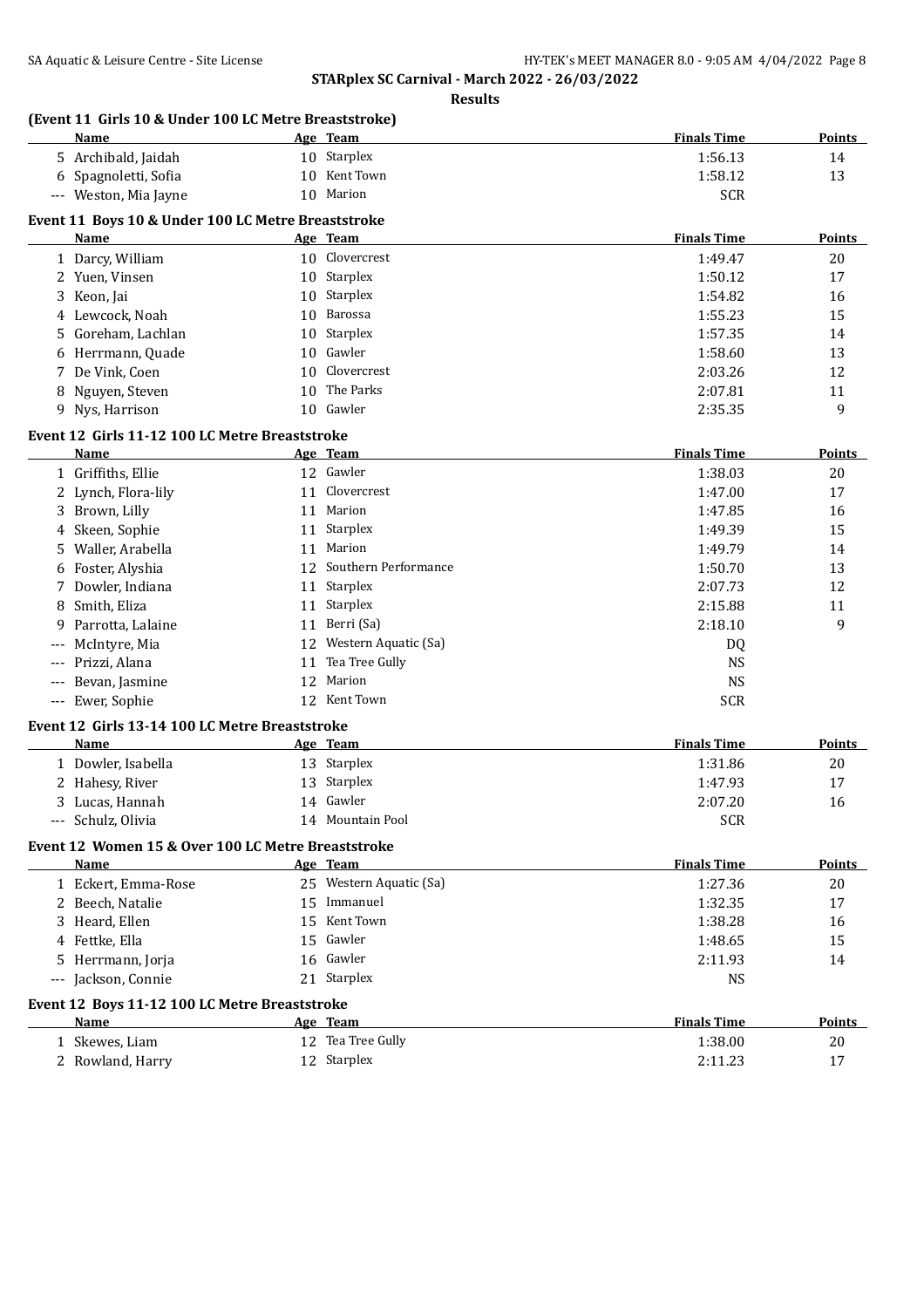| Event 12 Boys 13-14 100 LC Metre Breaststroke<br>Name | Age Team                |                            | <b>Finals Time</b>        | <b>Points</b> |
|-------------------------------------------------------|-------------------------|----------------------------|---------------------------|---------------|
| 1 Kim, Boseok                                         | 14 Norwood              |                            | 1:25.66                   | 20            |
| 2 Smith, Jarrad                                       | 14 Starplex             |                            | 1:29.39                   | 17            |
| 3 Ryu, Clement                                        | 14 Norwood              |                            | 1:29.88                   | 16            |
| 4 Pruszinski, Adam                                    | 14 Tea Tree Gully       |                            | 1:31.49                   | 15            |
| 5 Irawan, Brandon                                     | 14 Starplex             |                            | 1:33.89                   | 14            |
| 6 De Hoogd, Solomon                                   | 14 Starplex             |                            | 1:39.81                   | 13            |
| 7 East, Jaidyn                                        | 13 Gawler               |                            | 1:50.83                   | 12            |
| --- Lau, Cortez                                       | 13 Clovercrest          |                            | <b>SCR</b>                |               |
| Event 12 Men 15 & Over 100 LC Metre Breaststroke      |                         |                            |                           |               |
| Name                                                  | Age Team                |                            | <b>Finals Time</b>        | Points        |
| 1 Poole, Isaac                                        | 16 Starplex             |                            | 1:14.29                   | 20            |
| 2 Downie, Finn                                        | 17 Immanuel             |                            | 1:14.80                   | 17            |
| 3 Bell, Lachlan                                       | 15 Immanuel             |                            | 1:16.40                   | 16            |
| 4 Sologub, Gregory                                    | 19 Norwood              |                            | 1:20.70                   | 15            |
| 5 Hearl, Ethan                                        | 15 Clovercrest          |                            | 1:25.04                   | 14            |
|                                                       |                         |                            |                           |               |
| Event 13 Mixed 200 LC Metre Freestyle Relay 4x50m     |                         |                            |                           |               |
| Team                                                  | Relay                   |                            | <b>Finals Time</b>        | Points        |
| 1 Starplex                                            | A                       |                            | 2:06.09                   | 40            |
| 1) Pettrey, Liam M15                                  | 2) Nesci, Ocea W11      | 3) Irawan, Brandon M14     | 4) Smith, Jarrad M14      |               |
| 2 Gawler                                              | B                       |                            | 2:29.40                   | 34            |
| 1) Fettke, Ella W15                                   | 2) Bampton, Peter M13   | 3) Lucas, Hannah W14       | 4) East, Jaidyn M13       |               |
| 3 Barossa                                             | A                       |                            | 2:38.13                   | 32            |
| 4 Gawler                                              | $\mathcal{C}$           |                            | 3:15.94                   | 30            |
| 1) Herrmann, Quade M10                                | 2) Dowling, Ameilia W10 | 3) Nys, Harrison M10       | 4) Lucas, Skye W11        |               |
| --- Kent Town                                         | B                       |                            | X2:12.60                  |               |
| 1) Thomas, Milla W12                                  | 2) Heard, Ellen W15     | 3) Heard, Matilda W13      | 4) Scarr, Elysia W14      |               |
| --- Kent Town                                         | A                       |                            | X2:49.58                  |               |
| 1) Tully, Grace W10                                   | 2) Burns, Matilda W11   | 3) Burns, Emma W9          | 4) Spagnoletti, Sofia W10 |               |
| --- Starplex                                          | B                       |                            | DQ                        |               |
| False start                                           |                         |                            |                           |               |
| 1) Stubbings, Ewan M10                                | 2) Russell, Cooper M14  | 3) Rowland, Harry M12      | 4) Frith, Lucas M13       |               |
| --- Barossa                                           | B                       |                            | <b>NS</b>                 |               |
| 1) Button, Milana W11                                 | 2) Bartsch, Jesse M11   | 3) Murch, Lucy W11         | 4) Lewcock, Noah M10      |               |
| Gawler                                                | A                       |                            | <b>NS</b>                 |               |
| 1) Griffiths, Ellie W12                               | 2) Kennedy, Ethan M20   | 3) Griffiths, Ashleigh W14 | 4) Nys, Lachie M13        |               |
| Event 14 Mixed 200 LC Metre Medley Relay 4x50m        |                         |                            |                           |               |
| <b>Team</b>                                           | Relay                   |                            | <b>Finals Time</b>        | <b>Points</b> |
| 1 Gawler                                              | $\boldsymbol{A}$        |                            | 2:22.89                   | 40            |
| 1) Griffiths, Ashleigh W14                            | 2) Griffiths, Ellie W12 | 3) Kennedy, Ethan M20      | 4) Nys, Lachie M13        |               |
| 2 Starplex                                            | A                       |                            | 2:24.44                   | 34            |
| 1) Nesci, Ava W12                                     | 2) Sanchez, Madison W12 | 3) Herbst, Patrick M13     | 4) Charleson, Cody M12    |               |
| 3 Gawler                                              | B                       |                            | 3:04.79                   | 32            |
| 1) Bampton, Peter M13                                 | 2) Fettke, Ella W15     | 3) East, Jaidyn M13        | 4) Lucas, Hannah W14      |               |
| 4 Gawler                                              | C                       |                            | 4:00.61                   | 30            |
| 1) Lucas, Skye W11                                    | 2) Nys, Harrison M10    | 3) Herrmann, Quade M10     | 4) Dowling, Ameilia W10   |               |
| --- Kent Town                                         | B                       |                            | X2:34.10                  |               |
| 1) Thomas, Milla W12                                  | 2) Heard, Matilda W13   | 3) Scarr, Elysia W14       | 4) Heard, Ellen W15       |               |
| --- Kent Town                                         | A                       |                            | X3:20.49                  |               |
|                                                       |                         |                            |                           |               |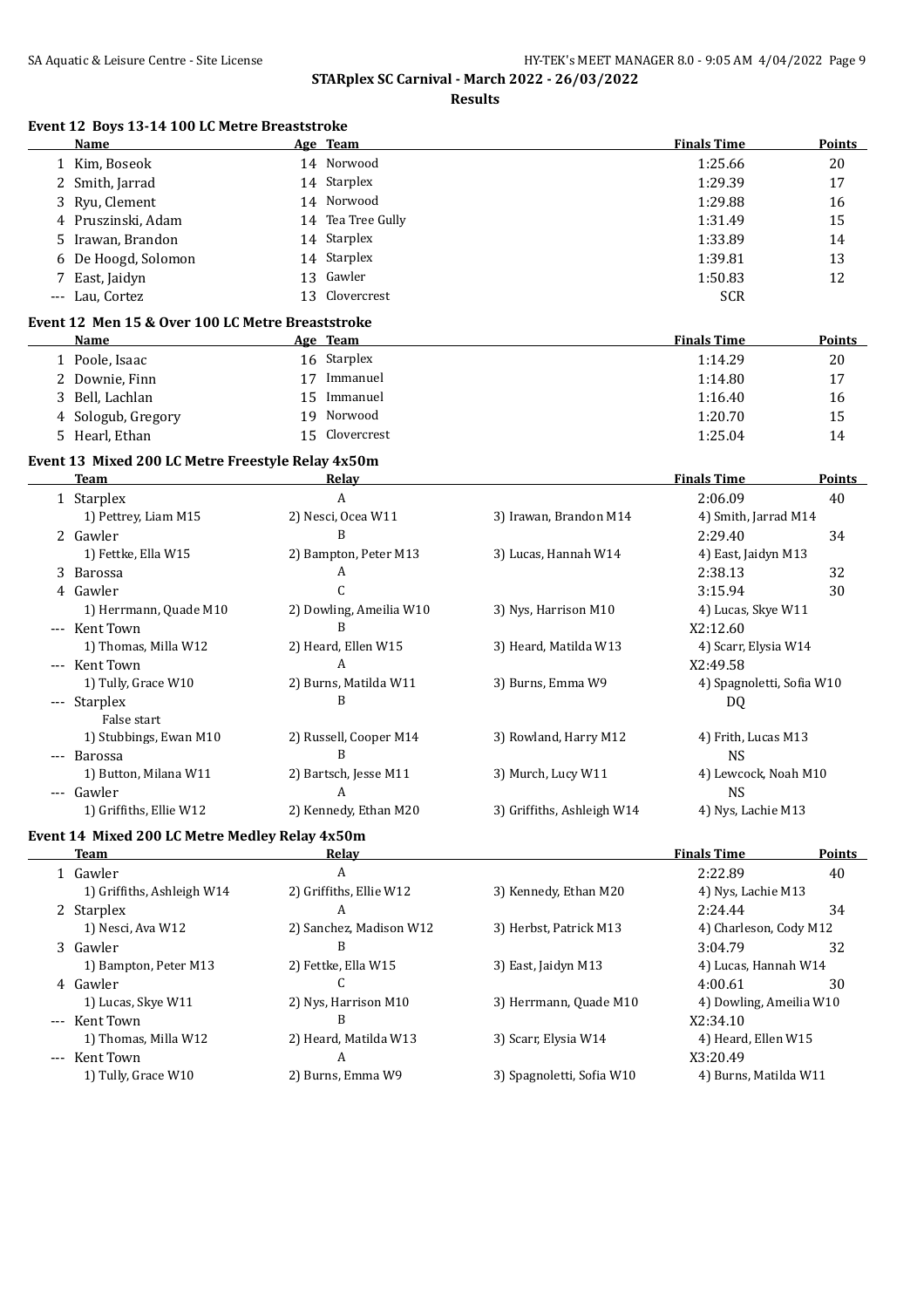**Finals Time Points** 

**STARplex SC Carnival - March 2022 - 26/03/2022**

**Results**

| (Event 14 Mixed 200 LC Metre Medley Relay 4x50m) |                      |       |                    |  |  |  |
|--------------------------------------------------|----------------------|-------|--------------------|--|--|--|
|                                                  | Team                 | Relav | <b>Finals Time</b> |  |  |  |
|                                                  | Starplex<br>$\cdots$ |       | D0                 |  |  |  |

| <b>Jual DICA</b>                      |    |                        |                          | υv                      |               |
|---------------------------------------|----|------------------------|--------------------------|-------------------------|---------------|
| 1) Archibald, Jaidah W10              |    | 2) Russell, Thomas M12 | 3) Sanchez, Isabella W10 | 4) Goreham, Chelsea W12 |               |
| Event 15 Women 400 LC Metre Freestyle |    |                        |                          |                         |               |
| Name                                  |    | Age Team               |                          | <b>Finals Time</b>      | <b>Points</b> |
| 1 Martin, Taliah                      | 17 | Marion                 |                          | 5:23.59                 | 20            |
| 2 Crossman, Ebony                     |    | 11 Clovercrest         |                          | 5:27.49                 | 17            |
| 3 Sanchez, Madison                    |    | 12 Starplex            |                          | 5:28.05                 | 16            |
| 4 Mather-Brown, Rebecca               |    | 48 Gawler              |                          | 5:29.96                 | 15            |
| 5 Stenhouse, Skarlet                  |    | 14 Immanuel            |                          | 5:40.60                 | 14            |
| 6 Nesci, Ocea                         | 11 | Starplex               |                          | 5:46.36                 | 13            |
| --- Nesci, Ava                        |    | 12 Starplex            |                          | NS.                     |               |
| --- McAvaney, Laura                   |    | 14 Immanuel            |                          | <b>SCR</b>              |               |
|                                       |    |                        |                          |                         |               |

#### **Event 15 Men 400 LC Metre Freestyle**

| Name               | Team<br>Age | <b>Finals Time</b> | <b>Points</b> |
|--------------------|-------------|--------------------|---------------|
| 1 Stenhouse, Euan  | 18 Immanuel | 4:36.61            | 20            |
| 2 Nys, Lachie      | 13 Gawler   | 5:30.36            | 17            |
| --- Kennedy, Ethan | 20 Gawler   | <b>SCR</b>         |               |

#### **Event 16 Women 200 LC Metre IM**

| Name                    |                                                     | Age Team       | <b>Finals Time</b> | <b>Points</b> |
|-------------------------|-----------------------------------------------------|----------------|--------------------|---------------|
| 1 Reimann, Phoebe       |                                                     | 15 Starplex    | 2:42.36            | 20            |
| 2 Beech, Natalie        |                                                     | 15 Immanuel    | 2:56.69            | 17            |
| 3 Venning, Abigael      |                                                     | 16 Clovercrest | 3:00.96            | 16            |
| 4 Hussaini, Milika      |                                                     | 14 Norwood     | 3:06.20            | 15            |
| 5 Lynch, Flora-lily     |                                                     | 11 Clovercrest | 3:26.49            | 14            |
| 6 Goreham, Chelsea      |                                                     | 12 Starplex    | 3:36.93            | 13            |
| 7 Skeen, Annabelle      |                                                     | 9 Starplex     | 4:59.09            | 12            |
| --- Skeen, Sophie       |                                                     | 11 Starplex    | DQ                 |               |
|                         | Not on back off wall - back                         |                |                    |               |
| --- Griffiths, Ashleigh |                                                     | 14 Gawler      | DQ                 |               |
|                         | Completely submerged prior to turn or finish - back |                |                    |               |
| --- Armitage, Zara      |                                                     | 12 Kent Town   | <b>SCR</b>         |               |
| --- Ewer, Sophie        |                                                     | 12 Kent Town   | <b>SCR</b>         |               |

#### **Event 16 Men 200 LC Metre IM**

| Name                                              | Age Team           | <b>Finals Time</b> | <b>Points</b> |
|---------------------------------------------------|--------------------|--------------------|---------------|
| 1 Pettrey, Liam                                   | 15 Starplex        | 2:40.91            | 20            |
| 2 Sologub, Gregory                                | 19 Norwood         | 2:45.36            | 17            |
| 3 Smith, Jarrad                                   | 14 Starplex        | 2:50.36            | 16            |
| 4 Charleson, Cody                                 | 12 Starplex        | 2:58.16            | 15            |
| 5 Martin, Jack                                    | 12 Marion          | 3:21.91            | 14            |
| 6 Parrotta, Kelton                                | 13 Berri (Sa)      | 4:07.60            | 13            |
| --- Russell. Thomas                               | 12 Starplex        | DQ                 |               |
| Not on back off wall - back                       |                    |                    |               |
| --- Evans, Owen                                   | 15 Henley & Grange | <b>NS</b>          |               |
| --- Schulz, Nathan                                | 12 Mountain Pool   | <b>SCR</b>         |               |
| Event 17 Girls 10 & Under 100 LC Metre Backstroke |                    |                    |               |
|                                                   |                    |                    |               |

| Name            | Team<br>Age  | <b>Finals Time</b> | Points |
|-----------------|--------------|--------------------|--------|
| Dewar, Claire   | Marion<br>10 | 1:33.23            | 20     |
| Kishinets, Rose | Immanuel     | 1:34.60            | $\sim$ |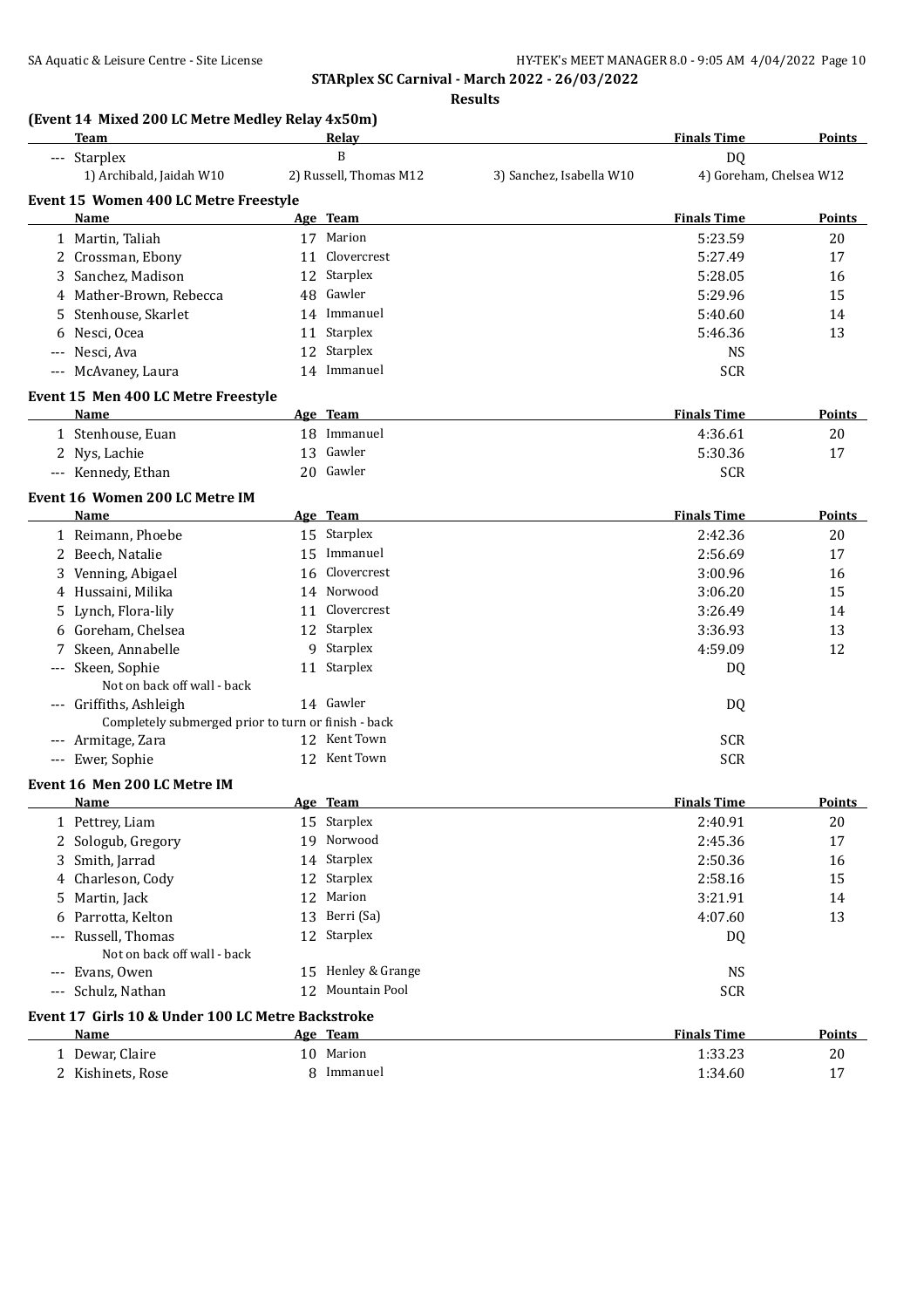**STARplex SC Carnival - March 2022 - 26/03/2022 Results**

|     | (Event 17 Girls 10 & Under 100 LC Metre Backstroke)<br>Name |    | Age Team                    | <b>Finals Time</b>      | Points        |
|-----|-------------------------------------------------------------|----|-----------------------------|-------------------------|---------------|
|     | 3 Clowser, Ellie                                            |    | 10 Clovercrest              | 1:36.56                 | 16            |
|     | 4 OU, Jessica                                               |    | 10 Clovercrest              | 1:37.83                 | 15            |
| 5   | Collins-Barry, Siobhan                                      |    | 10 Tea Tree Gully           | 1:44.93                 | 14            |
|     | 6 Nguyen, Winny                                             |    | 9 The Parks                 | 1:46.35                 | 13            |
|     | --- Welden, Rose                                            |    | 10 Clovercrest              | <b>SCR</b>              |               |
|     | Event 17 Boys 10 & Under 100 LC Metre Backstroke            |    |                             |                         |               |
|     | Name                                                        |    | Age Team                    | <b>Finals Time</b>      | Points        |
|     | 1 Darcy, William                                            |    | 10 Clovercrest              | 1:43.11                 | 20            |
|     | 2 Stubbings, Ewan                                           |    | 10 Starplex                 | 1:47.59                 | 17            |
|     | 3 Swincer, Harry                                            |    | 9 Barossa                   | 1:58.55                 | 16            |
|     | Event 18 Girls 11-12 100 LC Metre Backstroke                |    |                             |                         |               |
|     | Name                                                        |    | Age Team                    | <b>Finals Time</b>      | Points        |
|     | 1 Crossman, Ebony                                           |    | 11 Clovercrest              | 1:25.03                 | 20            |
|     | 2 Thomas, Milla                                             |    | 12 Kent Town                | 1:28.33                 | 17            |
| 3   | Griffiths, Ellie                                            |    | 12 Gawler                   | 1:30.41                 | 16            |
|     | 4 Foster, Alyshia                                           |    | 12 Southern Performance     | 1:38.08                 | 15            |
| 5   | Cadzow, Georgia                                             | 11 | Jamestown                   | 1:39.95                 | 14            |
| 6   | Waller, Arabella                                            | 11 | Marion                      | 1:42.12                 | 13            |
| 7   | Mugford, Miley                                              | 11 | Onkaparinga                 | 1:48.32                 | 12            |
|     | Giro, Aleksandra                                            | 11 | Payneham                    | <b>NS</b>               |               |
| --- | Brown, Lilly                                                | 11 | Marion                      | <b>NS</b>               |               |
|     | --- Kennewell, Addison                                      |    | 12 Starplex                 | <b>SCR</b>              |               |
|     | Event 18 Girls 13-14 100 LC Metre Backstroke                |    |                             |                         |               |
|     | Name                                                        |    | Age Team                    | <b>Finals Time</b>      | <b>Points</b> |
|     | 1 Scarr, Elysia                                             |    | 14 Kent Town                | 1:21.02                 | 20            |
|     | 2 Kishinets, Isabella                                       |    | 13 Immanuel                 | 1:23.78                 | 17            |
|     | 3 Stenhouse, Skarlet                                        |    | 14 Immanuel                 | 1:29.15                 | 16            |
|     | 4 Hahesy, River                                             |    | 13 Starplex                 | 1:37.48                 | 15            |
|     | --- Schulz, Olivia                                          |    | 14 Mountain Pool            | <b>SCR</b>              |               |
|     | Event 18 Boys 11-12 100 LC Metre Backstroke                 |    |                             |                         |               |
|     | Name                                                        |    | Age Team                    | <b>Finals Time</b>      | <b>Points</b> |
|     | 1 Mentha, Hudson                                            |    | 11 Tea Tree Gully           | 1:39.02                 | 20            |
|     | 2 Bartlett, Jacques                                         |    | 12 Marion                   | 1:40.63                 | 17            |
|     | 3 Reed, Joshua                                              |    | 11 Marion                   | 1:41.74                 | 16            |
|     | 4 Swincer, Sam                                              |    | 12 Barossa                  | 1:47.15                 | 15            |
|     |                                                             |    |                             |                         |               |
|     |                                                             |    |                             |                         |               |
|     | --- Spark, Thomas<br>--- Dingle, Keanu                      |    | 12 Kent Town<br>12 Starplex | <b>NS</b><br><b>SCR</b> |               |
|     |                                                             |    |                             |                         |               |
|     | Event 18 Boys 13-14 100 LC Metre Backstroke<br>Name         |    | Age Team                    | <b>Finals Time</b>      | <b>Points</b> |
|     | 1 Stubbings, Harrison                                       |    | 14 Starplex                 | 1:12.18                 | 20            |
|     |                                                             |    | 14 Henley & Grange          |                         | 17            |
| 3   | 2 Martin, Elijah                                            |    | 14 Tea Tree Gully           | 1:12.28                 |               |
|     | Pruszinski, Adam                                            |    | 14 Norwood                  | 1:18.32                 | 16            |
|     | 4 Ryu, Clement                                              |    |                             | 1:18.88                 | 15            |
|     | 5 Bampton, Peter                                            |    | 13 Gawler                   | 1:41.95                 | 14            |
|     | --- Irawan, Brandon                                         |    | 14 Starplex                 | DQ                      |               |
|     | Non-continuous turning action<br>--- Bell, Jack             |    | 14 Immanuel                 | <b>NS</b>               |               |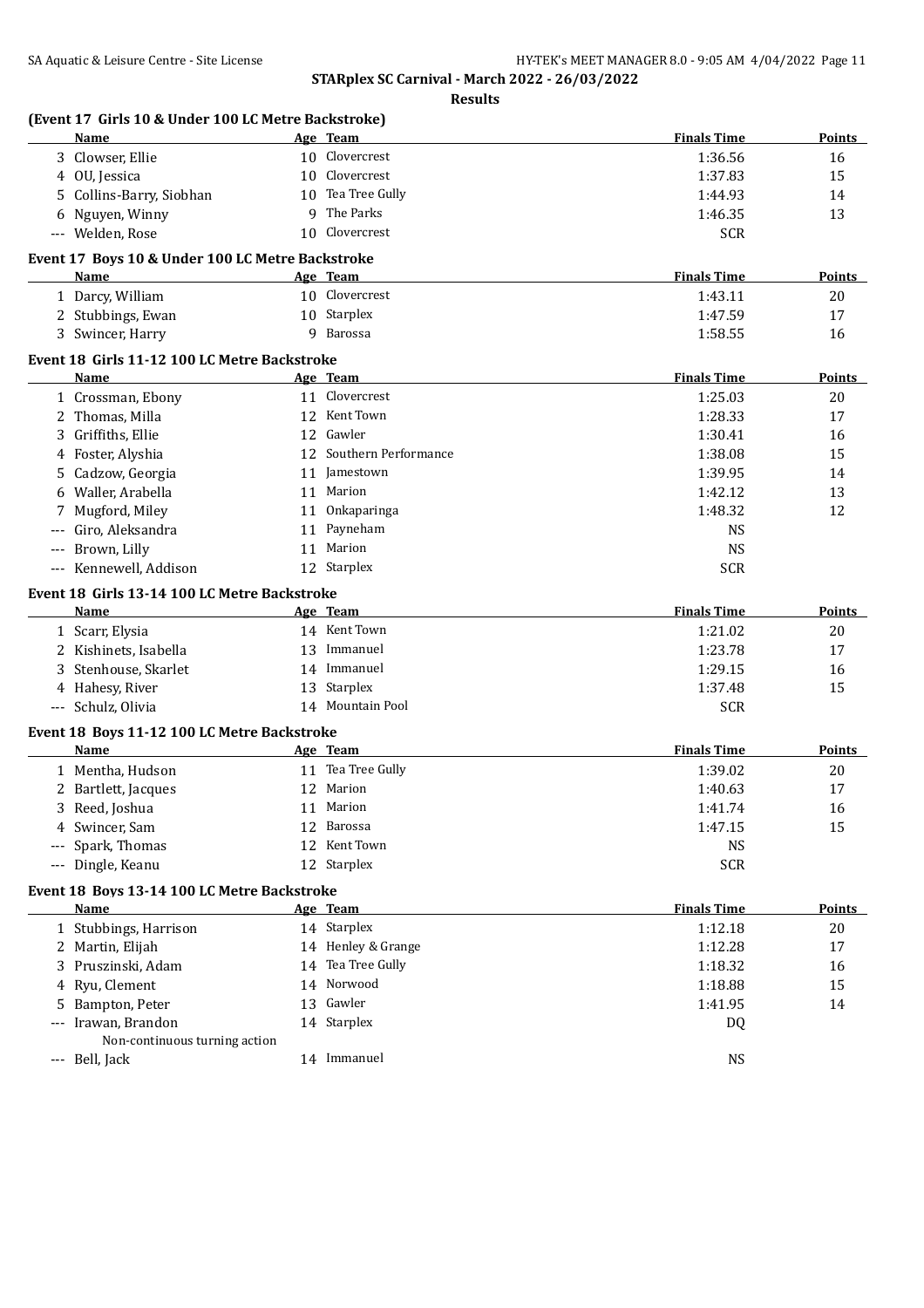|                     | Event 18 Men 15 & Over 100 LC Metre Backstroke<br><b>Name</b> |    | Age Team                | <b>Finals Time</b> | <b>Points</b> |
|---------------------|---------------------------------------------------------------|----|-------------------------|--------------------|---------------|
|                     | 1 Stenhouse, Euan                                             |    | 18 Immanuel             | 1:10.61            | 20            |
|                     | 2 Pettrey, Liam                                               |    | 15 Starplex             | 1:15.55            | 17            |
|                     | <b>Event 19 Women 200 LC Metre Freestyle</b>                  |    |                         |                    |               |
|                     | Name                                                          |    | Age Team                | <b>Finals Time</b> | <b>Points</b> |
|                     | 1 Heard, Ellen                                                |    | 15 Kent Town            | 2:45.42            | 20            |
|                     | 2 Ioane, Hakala                                               | q  | Clovercrest             | 3:44.80            | 17            |
| $\qquad \qquad - -$ | Giro, Aleksandra                                              |    | 11 Payneham             | <b>NS</b>          |               |
| $\qquad \qquad - -$ | Bevan, Jasmine                                                |    | 12 Marion               | <b>NS</b>          |               |
|                     | Event 19 Men 200 LC Metre Freestyle                           |    |                         |                    |               |
|                     | Name                                                          |    | Age Team                | <b>Finals Time</b> | <b>Points</b> |
|                     | 1 Hamlyn, Lachlan                                             |    | 16 Norwood              | 2:17.78            | 20            |
|                     | 2 Pettrey, Liam                                               | 15 | Starplex                | 2:22.99            | 17            |
|                     | 3 Wall, Harry                                                 | 15 | Tea Tree Gully          | 2:33.71            | 16            |
| 4                   | Nys, Lachie                                                   | 13 | Gawler                  | 2:37.24            | 15            |
|                     | 5 Annetta, Louis                                              | 14 | Clovercrest             | 2:44.29            | 14            |
| 6                   | Bartlett, Jacques                                             | 12 | Marion                  | 3:03.38            | 13            |
|                     | 7 Cox, Daniel                                                 | 12 | Tea Tree Gully          | 3:06.90            | 12            |
|                     | 8 Ansari, Radin                                               | 12 | Tea Tree Gully          | 3:07.06            | 11            |
|                     | --- Nesci, Zavier                                             |    | 10 Starplex             | <b>NS</b>          |               |
|                     |                                                               |    |                         |                    |               |
|                     | Event 21 Girls 10 & Under 50 LC Metre Breaststroke<br>Name    |    | Age Team                | <b>Finals Time</b> | Points        |
|                     |                                                               |    | 10 Western Aquatic (Sa) | 48.86              | 20            |
|                     | 1 Hanniffy, Saoirse                                           | 10 | Clovercrest             |                    |               |
| 2<br>3              | Clowser, Ellie<br>Collins-Barry, Siobhan                      | 10 | Tea Tree Gully          | 51.12<br>51.18     | 17<br>16      |
|                     | 4 Sanchez, Isabella                                           | 10 | Starplex                | 53.83              | 15            |
|                     | 5 Archibald, Jaidah                                           | 10 | Starplex                | 53.87              | 14            |
| 6                   | Dissanayake, Thisali                                          | 10 | Tea Tree Gully          | 53.89              | 13            |
| 7                   | Spagnoletti, Sofia                                            | 10 | Kent Town               | 55.30              | 12            |
|                     | 8 Dewar, Claire                                               | 10 | Marion                  | 55.48              | 11            |
| 9                   | Otto, Kaitlyn                                                 | 9  | Marion                  | 56.85              | 9             |
| 10                  | Gibbens, Zoe                                                  | 10 | Western Aquatic (Sa)    | 58.09              | 7             |
| 11                  | OU, Jessica                                                   | 10 | Clovercrest             | 58.85              | 6             |
|                     | 12 Vick, Amelia                                               | 10 | Marion                  | 59.24              | 5             |
|                     | 13 Skewes, Ashleigh                                           |    | 10 Tea Tree Gully       | 1:00.76            | 4             |
|                     | 14 Burns, Emma                                                |    | 9 Kent Town             | 1:01.47            | 3             |
|                     | 15 Nguyen, Winny                                              | 9  | The Parks               | 1:01.57            | 2             |
|                     | 16 Tully, Grace                                               | 10 | Kent Town               | 1:02.43            | 1             |
| 17                  | Ward, Hannah                                                  | 10 | Clovercrest             | 1:02.45            |               |
| 18                  | Bacciarelli, Brooke                                           | 10 | Western Aquatic (Sa)    | 1:03.39            |               |
| 19                  | Murch, Sophie                                                 | 9  | Barossa                 | 1:03.91            |               |
| 20                  | Skeen, Annabelle                                              | 9  | Starplex                | 1:07.95            |               |
|                     | 21 Ioane, Zoe                                                 | 7  | Clovercrest             | 1:08.58            |               |
|                     | 22 Bacciarelli, Claire                                        | 8  | Western Aquatic (Sa)    | 1:12.39            |               |
|                     | 23 Parrotta, Clara                                            | 8  | Berri (Sa)              | 1:34.96            |               |
|                     |                                                               | 10 | Gawler                  | <b>SCR</b>         |               |
| $---$               |                                                               |    |                         |                    |               |
| $---$               | Dowling, Ameilia<br>Weston, Mia Jayne                         | 10 | Marion                  | <b>SCR</b>         |               |
| ---                 | Patel, Sukti                                                  | q  | Immanuel                | <b>SCR</b>         |               |
| ---                 | Dingle, Nyeisha                                               |    | Starplex                | <b>SCR</b>         |               |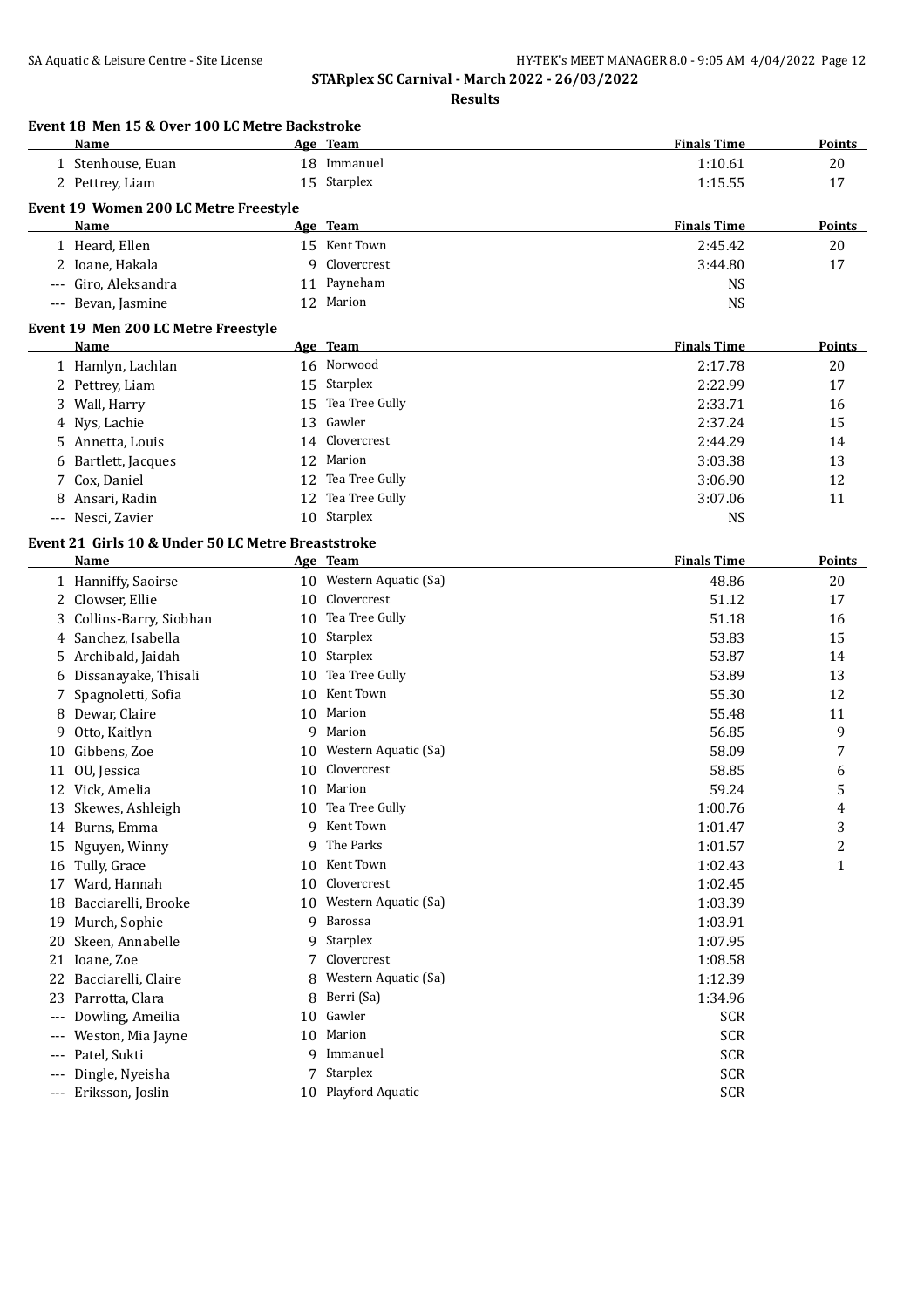**Results**

# **Event 21 Boys 10 & Under 50 LC Metre Breaststroke**

|       | Name               |    | Age Team             | <b>Finals Time</b> | <b>Points</b> |
|-------|--------------------|----|----------------------|--------------------|---------------|
|       | 1 Tucker, Jacob    | 10 | Immanuel             | 47.33              | 20            |
|       | Darcy, William     | 10 | Clovercrest          | 47.83              | 17            |
|       | 3 Yuen, Vinsen     | 10 | Starplex             | 49.21              | 16            |
|       | 4 Lewcock, Noah    | 10 | Barossa              | 52.41              | 15            |
| *5    | Robb, Harrison     | 10 | Western Aquatic (Sa) | 54.10              | 13.50         |
| *5    | Goreham, Lachlan   | 10 | Starplex             | 54.10              | 13.50         |
| 7     | Keon, Jai          | 10 | Starplex             | 54.24              | 12            |
| 8     | Herrmann, Quade    | 10 | Gawler               | 54.28              | 11            |
| 9     | De Vink, Coen      | 10 | Clovercrest          | 55.28              | 9             |
| 10    | Nguyen, Steven     | 10 | The Parks            | 55.87              | 7             |
| 11    | Johns, Alex        | 10 | Clovercrest          | 58.39              | 6             |
| 12    | Irawan, Clayton    | 10 | Starplex             | 1:03.81            | 5             |
| 13    | Swincer, Harry     | 9  | Barossa              | 1:04.84            | 4             |
|       | 14 Bartsch, Kasey  | 9  | Barossa              | 1:08.77            | 3             |
| 15    | Nys, Harrison      | 10 | Gawler               | 1:09.53            | 2             |
| 16    | Readle, Declan     | 10 | Barossa              | 1:12.67            | $\mathbf{1}$  |
| 17    | Henderson, Beejay  | 8  | Barossa              | 1:21.17            |               |
| 18    | Krauter, Mason     | 8  | Tea Tree Gully       | 1:24.58            |               |
| ---   | Woerner, Connor    | 10 | Tea Tree Gully       | <b>NS</b>          |               |
| $---$ | Nesci, Zavier      | 10 | Starplex             | <b>NS</b>          |               |
| $---$ | Michalanney, Blake | 8  | <b>Barossa</b>       | <b>SCR</b>         |               |

# **Event 22 Girls 11-12 50 LC Metre Breaststroke**

|       | <b>Name</b>             |    | Age Team             | <b>Finals Time</b> | Points         |
|-------|-------------------------|----|----------------------|--------------------|----------------|
|       | Sanchez, Madison        | 12 | Starplex             | 40.49              | 20             |
| 2     | Crossman, Ebony         | 11 | Clovercrest          | 42.99              | 17             |
| 3     | Griffiths, Ellie        | 12 | Gawler               | 43.49              | 16             |
| 4     | Foster, Alyshia         | 12 | Southern Performance | 48.95              | 15             |
| 5.    | Waller, Arabella        | 11 | Marion               | 48.98              | 14             |
| 6     | Murch, Lucy             | 11 | Barossa              | 49.91              | 13             |
|       | Skeen, Sophie           | 11 | Starplex             | 51.70              | 12             |
| 8     | McIntyre, Mia           | 12 | Western Aquatic (Sa) | 52.13              | 11             |
| 9     | Goreham, Chelsea        | 12 | <b>Starplex</b>      | 52.79              | 9              |
| 10    | Mugford, Miley          | 11 | Onkaparinga          | 53.65              | 7              |
| 11    | Lucas, Skye             | 11 | Gawler               | 55.40              | 6              |
| 12    | Dowler, Indiana         | 11 | Starplex             | 57.78              | 5              |
| 13    | Taylor-Ziersch, Bethany | 12 | Marion               | 59.48              | 4              |
| 14    | Smith, Eliza            | 11 | Starplex             | 1:03.10            | 3              |
| 15    | Parrotta, Lalaine       | 11 | Berri (Sa)           | 1:03.28            | $\overline{c}$ |
| 16    | Button, Milana          | 11 | Barossa              | 1:10.15            | $\mathbf{1}$   |
| $---$ | Nesci, Ava              | 12 | Starplex             | <b>NS</b>          |                |
|       | Nesci, Ocea             | 11 | <b>Starplex</b>      | <b>NS</b>          |                |
| ---   | Heggie, Ashleigh        | 11 | Starplex             | <b>NS</b>          |                |
| ---   | Thomas, Milla           | 12 | Kent Town            | <b>NS</b>          |                |
| ---   | Ewer, Sophie            | 12 | Kent Town            | <b>SCR</b>         |                |
| $---$ | Armitage, Zara          | 12 | Kent Town            | <b>SCR</b>         |                |
| $---$ | Kennewell, Addison      | 12 | <b>Starplex</b>      | <b>SCR</b>         |                |
| $---$ | Lau, Chloe              | 11 | Clovercrest          | <b>SCR</b>         |                |
| $---$ | Sales, Victoria         | 11 | Clovercrest          | <b>SCR</b>         |                |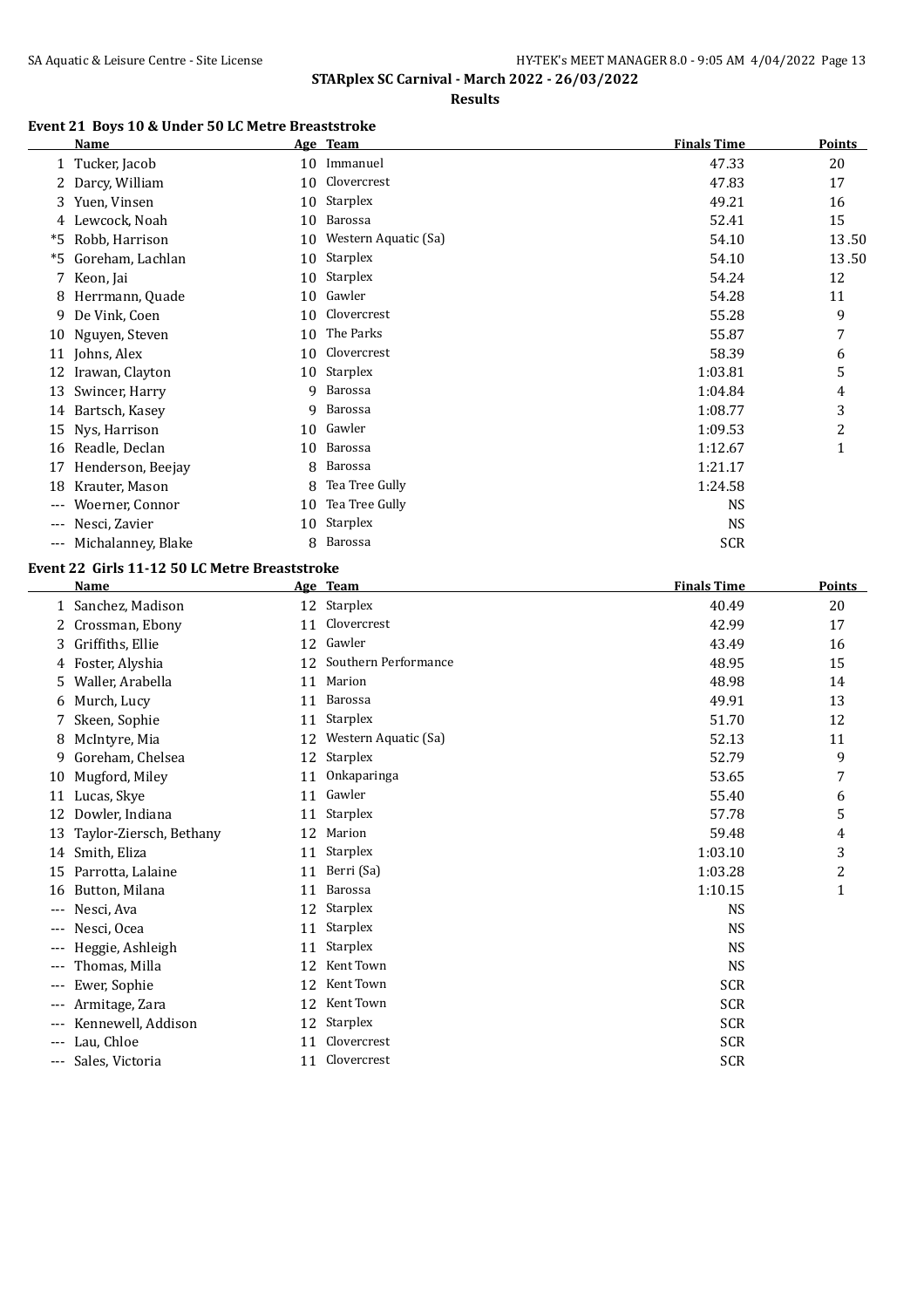|       | Event 22 Girls 13-14 50 LC Metre Breaststroke     |    |                         |                    |               |
|-------|---------------------------------------------------|----|-------------------------|--------------------|---------------|
|       | Name                                              |    | Age Team                | <b>Finals Time</b> | <b>Points</b> |
|       | 1 Dowler, Isabella                                |    | 13 Starplex             | 40.87              | 20            |
|       | 2 Hussaini, Milika                                |    | 14 Norwood              | 46.56              | 17            |
|       | 3 Griffiths, Ashleigh                             |    | 14 Gawler               | 47.84              | 16            |
|       | 4 Hahesy, River                                   | 13 | Starplex                | 50.45              | 15            |
|       | --- Lucas, Hannah                                 | 14 | Gawler                  | <b>SCR</b>         |               |
|       | --- Schulz, Olivia                                | 14 | Mountain Pool           | <b>SCR</b>         |               |
|       | Event 22 Women 15 & Over 50 LC Metre Breaststroke |    |                         |                    |               |
|       | <b>Name</b>                                       |    | Age Team                | <b>Finals Time</b> | Points        |
|       | 1 Eckert, Emma-Rose                               |    | 25 Western Aquatic (Sa) | 39.40              | 20            |
|       | 2 Munro, Grace                                    |    | 15 Henley & Grange      | 43.12              | 17            |
|       | 3 Beech, Natalie                                  |    | 15 Immanuel             | 43.47              | 16            |
| 4     | Venning, Abigael                                  | 16 | Clovercrest             | 49.15              | 15            |
|       | 5 Fettke, Ella                                    | 15 | Gawler                  | 49.34              | 14            |
|       | 6 Herrmann, Jorja                                 |    | 16 Gawler               | 1:00.95            | 13            |
|       | Event 22 Boys 11-12 50 LC Metre Breaststroke      |    |                         |                    |               |
|       | Name                                              |    | Age Team                | <b>Finals Time</b> | Points        |
|       | 1 Skewes, Liam                                    |    | 12 Tea Tree Gully       | 43.13              | 20            |
|       | 2 Ryu, Geon                                       |    | 12 Norwood              | 44.62              | 17            |
|       | 3 El-Youssef, Jamal                               |    | 12 Tea Tree Gully       | 45.51              | 16            |
| 4     | Bartsch, Jesse                                    | 11 | Barossa                 | 51.07              | 15            |
| 5.    | Swincer, Sam                                      | 12 | Barossa                 | 59.05              | 14            |
|       | 6 Rowland, Harry                                  | 12 | Starplex                | 1:00.01            | 13            |
|       | 7 Frenzel, Evan                                   | 12 | Barossa                 | 1:03.11            | 12            |
|       | Russell, Thomas                                   | 12 | Starplex                | <b>NS</b>          |               |
| ---   | Reed, Joshua                                      | 11 | Marion                  | <b>NS</b>          |               |
| $---$ | Schulz, Nathan                                    | 12 | Mountain Pool           | <b>SCR</b>         |               |
| ---   | Michalanney, Ethan                                | 11 | Barossa                 | <b>SCR</b>         |               |
| $---$ | Eriksson, Leif                                    |    | 12 Playford Aquatic     | <b>SCR</b>         |               |
|       | --- Dingle, Keanu                                 |    | 12 Starplex             | <b>SCR</b>         |               |
|       | Event 22 Boys 13-14 50 LC Metre Breaststroke      |    |                         |                    |               |
|       | Name                                              |    | Age Team                | <b>Finals Time</b> | Points        |
|       | 1 Kim, Boseok                                     |    | 14 Norwood              | 36.93              | 20            |
|       | 2 Smith, Jarrad                                   |    | 14 Starplex             | 39.89              | 17            |
|       | 3 Nys, Lachie                                     |    | 13 Gawler               | 42.89              | 16            |
|       | 4 De Hoogd, Solomon                               |    | 14 Starplex             | 44.43              | 15            |
|       | 5 East, Jaidyn                                    |    | 13 Gawler               | 48.22              | 14            |
|       | 6 Annetta, Louis                                  |    | 14 Clovercrest          | 48.38              | 13            |
|       | 7 Frith, Lucas                                    | 13 | Starplex                | 48.63              | 12            |
| 8     | Parrotta, Kelton                                  |    | 13 Berri (Sa)           | 57.73              | 11            |
| $---$ | Russell, Cooper                                   |    | 14 Starplex             | <b>NS</b>          |               |
| $---$ | Readle, Liam                                      | 13 | Barossa                 | <b>SCR</b>         |               |
|       | --- Lau, Cortez                                   | 13 | Clovercrest             | <b>SCR</b>         |               |
|       | Event 22 Men 15 & Over 50 LC Metre Breaststroke   |    |                         |                    |               |
|       | Name                                              |    | Age Team                | <b>Finals Time</b> | Points        |
|       | 1 Poole, Isaac                                    |    | 16 Starplex             | 33.05              | 20            |
|       | 2 Bell, Lachlan                                   |    | 15 Immanuel             | 33.35              | 17            |
|       |                                                   |    |                         |                    |               |
|       | 3 Pettrey, Liam                                   |    | 15 Starplex             | 35.57              | 16            |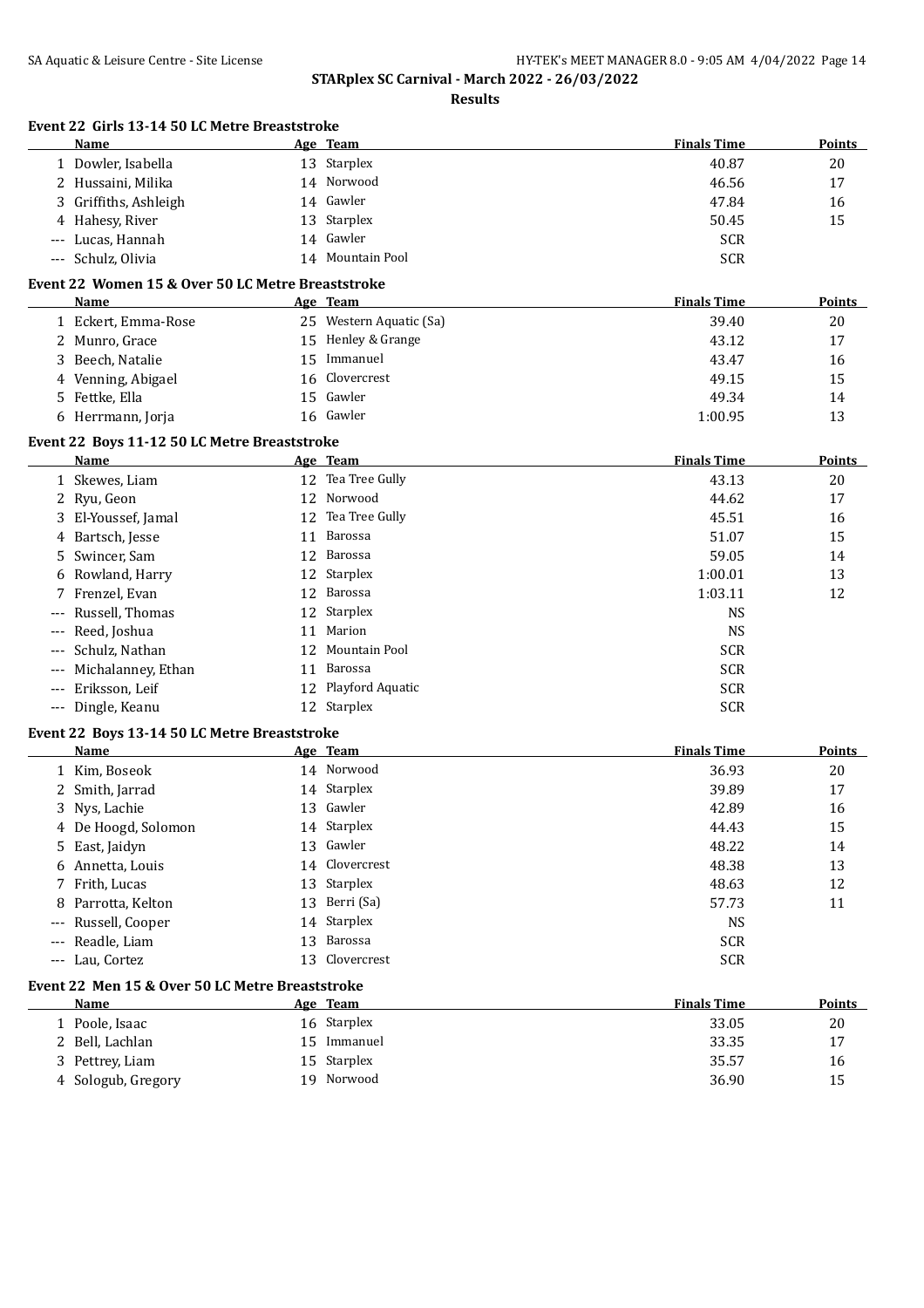| Results |
|---------|
|---------|

| Name                                             |    | Age Team           | <b>Finals Time</b> | Points        |
|--------------------------------------------------|----|--------------------|--------------------|---------------|
| 5 Herbst, Ethan                                  |    | 15 Starplex        | 37.22              | 14            |
| 6 Hearl, Ethan                                   |    | 15 Clovercrest     | 37.92              | 13            |
| Stenhouse, Euan<br>7                             |    | 18 Immanuel        | 40.36              | 12            |
| Hobbs, Will<br>8                                 |    | 15 Gawler          | 52.19              | 11            |
| Evans, Owen                                      |    | 15 Henley & Grange | <b>NS</b>          |               |
| --- Downie, Finn                                 |    | 17 Immanuel        | <b>NS</b>          |               |
| Event 23 Men 400 LC Metre IM                     |    |                    |                    |               |
| Name                                             |    | Age Team           | <b>Finals Time</b> | Points        |
| 1 Kennedy, Ethan                                 |    | 20 Gawler          | 5:51.85            | 20            |
| Event 24 Girls 10 & Under 100 LC Metre Butterfly |    |                    |                    |               |
| Name                                             |    | Age Team           | <b>Finals Time</b> | Points        |
| 1 Kishinets, Rose                                |    | 8 Immanuel         | 2:05.17            | 20            |
| Event 24 Boys 10 & Under 100 LC Metre Butterfly  |    |                    |                    |               |
| Name                                             |    | Age Team           | <b>Finals Time</b> | Points        |
| 1 Tucker, Jacob                                  |    | 10 Immanuel        | 1:42.32            | 20            |
| Event 25 Girls 11-12 100 LC Metre Butterfly      |    |                    |                    |               |
| <b>Name</b>                                      |    | Age Team           | <b>Finals Time</b> | <b>Points</b> |
| 1 Sanchez, Madison                               |    | 12 Starplex        | 1:17.81            | 20            |
| 2 Heggie, Ashleigh                               |    | 11 Starplex        | 1:21.80            | 17            |
| 3 Crossman, Ebony                                |    | 11 Clovercrest     | 1:28.69            | 16            |
| 4 Lynch, Flora-lily                              |    | 11 Clovercrest     | 1:40.85            | 15            |
| 5 Cadzow, Georgia                                |    | 11 Jamestown       | 1:48.21            | 14            |
| --- Ewer, Sophie                                 |    | 12 Kent Town       | <b>SCR</b>         |               |
| Event 25 Girls 13-14 100 LC Metre Butterfly      |    |                    |                    |               |
| Name                                             |    | Age Team           | <b>Finals Time</b> | Points        |
| 1 Scarr, Elysia                                  |    | 14 Kent Town       | 1:12.56            | 20            |
| 2 Kishinets, Isabella                            |    | 13 Immanuel        | 1:25.56            | 17            |
| --- Schulz, Olivia                               |    | 14 Mountain Pool   | <b>SCR</b>         |               |
| Event 25 Women 15 & Over 100 LC Metre Butterfly  |    |                    |                    |               |
| Name                                             |    | Age Team           | <b>Finals Time</b> | <b>Points</b> |
| 1 Adams, Sasha                                   |    | 15 Immanuel        | 1:17.13            | 20            |
| Event 25 Boys 11-12 100 LC Metre Butterfly       |    |                    |                    |               |
| Name                                             |    | Age Team           | <b>Finals Time</b> | <b>Points</b> |
| 1 Charleson, Cody                                |    | 12 Starplex        | 1:25.83            | 20            |
| 2 Mentha, Hudson                                 | 11 | Tea Tree Gully     | 1:44.36            | 17            |
| --- Bai, Evan                                    |    | 12 Marion          | <b>NS</b>          |               |
| Event 25 Boys 13-14 100 LC Metre Butterfly       |    |                    |                    |               |
| Name                                             |    | Age Team           | <b>Finals Time</b> | Points        |
| 1 Stubbings, Harrison                            |    | 14 Starplex        | 1:13.23            | 20            |
| 2 Herbst, Patrick                                |    | 13 Starplex        | 1:25.68            | 17            |
| <b>Event 26 Women 200 LC Metre Breaststroke</b>  |    |                    |                    |               |
| <b>Name</b>                                      |    | Age Team           | <b>Finals Time</b> | <b>Points</b> |
| 1 Reimann, Phoebe                                |    | 15 Starplex        | 3:06.84            | 20            |
| 2 Dowler, Isabella                               |    | 13 Starplex        | 3:17.16            | 17            |
| 3 Martin, Taliah                                 |    | 17 Marion          | 3:28.51            | 16            |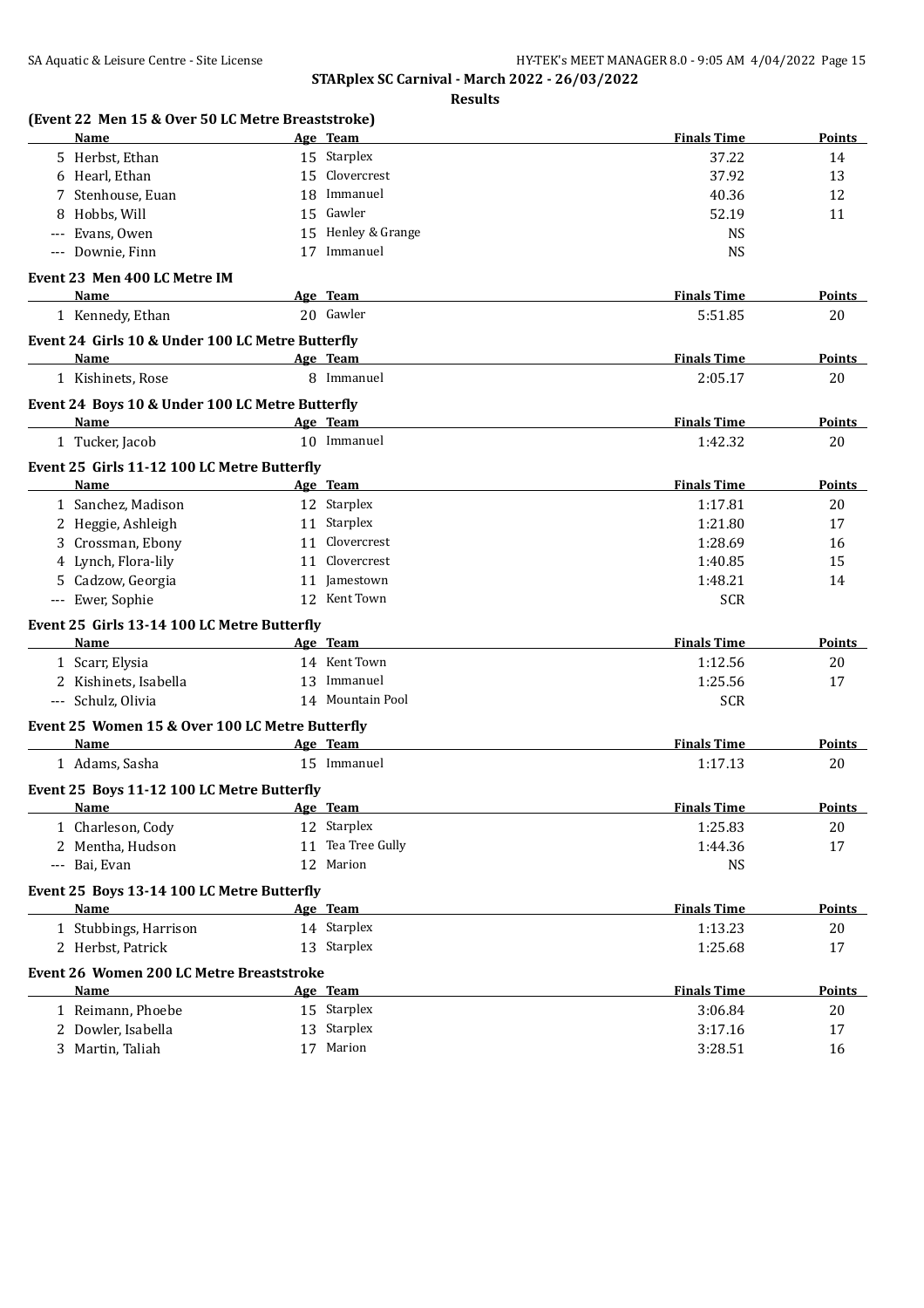**Results**

| (Event 26 Women 200 LC Metre Breaststroke)<br>Name |    | Age Team                | <b>Finals Time</b> | Points         |
|----------------------------------------------------|----|-------------------------|--------------------|----------------|
| 4 Waller, Arabella                                 |    | 11 Marion               | 3:52.70            | 15             |
| --- Eckert, Emma-Rose                              |    | 25 Western Aquatic (Sa) | <b>SCR</b>         |                |
| --- Ewer, Sophie                                   |    | 12 Kent Town            | <b>SCR</b>         |                |
|                                                    |    |                         |                    |                |
| Event 26 Men 200 LC Metre Breaststroke             |    |                         |                    |                |
| Name                                               |    | Age Team                | <b>Finals Time</b> | <b>Points</b>  |
| 1 Sologub, Gregory                                 |    | 19 Norwood              | 2:51.35            | 20             |
| 2 Stubbings, Harrison                              |    | 14 Starplex             | 3:45.66            | 17             |
| Poole, Isaac<br>$---$                              |    | 16 Starplex             | <b>SCR</b>         |                |
| Evans, Owen<br>$---$                               |    | 15 Henley & Grange      | <b>SCR</b>         |                |
| Hearl, Ethan<br>$\qquad \qquad - -$                | 15 | Clovercrest             | <b>SCR</b>         |                |
| --- Kim, Boseok                                    |    | 14 Norwood              | <b>SCR</b>         |                |
| Event 28 Girls 10 & Under 50 LC Metre Freestyle    |    |                         |                    |                |
| Name                                               |    | Age Team                | <b>Finals Time</b> | Points         |
| 1 Hanniffy, Saoirse                                |    | 10 Western Aquatic (Sa) | 33.62              | 20             |
| 2 Archibald, Jaidah                                |    | 10 Starplex             | 37.33              | 17             |
| Gibbens, Zoe<br>3                                  |    | 10 Western Aquatic (Sa) | 37.65              | 16             |
| Sanchez, Isabella<br>4                             | 10 | Starplex                | 38.39              | 15             |
| Spagnoletti, Sofia<br>5                            | 10 | Kent Town               | 38.79              | 14             |
| OU, Jessica<br>6                                   | 10 | Clovercrest             | 39.71              | 13             |
| 7 Dewar, Claire                                    | 10 | Marion                  | 40.18              | 12             |
| Dissanayake, Thisali<br>8                          | 10 | Tea Tree Gully          | 40.65              | 11             |
| Collins-Barry, Siobhan<br>9                        | 10 | Tea Tree Gully          | 40.72              | 9              |
| Skewes, Ashleigh<br>10                             | 10 | Tea Tree Gully          | 41.02              | 7              |
| Kishinets, Rose<br>11                              | 8  | Immanuel                | 41.33              | 6              |
| 12 Ward, Hannah                                    | 10 | Clovercrest             | 41.83              | 5              |
| 13 Vick, Amelia                                    | 10 | Marion                  | 42.57              | 4              |
| 14 Ioane, Hakala                                   | 9  | Clovercrest             | 42.68              | 3              |
| Bacciarelli, Brooke<br>15                          |    | 10 Western Aquatic (Sa) | 42.78              | $\overline{c}$ |
| Tully, Grace<br>16                                 | 10 | Kent Town               | 43.20              | $\mathbf{1}$   |
| 17 Otto, Kaitlyn                                   | 9  | Marion                  | 44.07              |                |
| Nguyen, Winny<br>18                                | 9  | The Parks               | 45.04              |                |
| Ioane, Zoe<br>19                                   |    | Clovercrest             | 48.26              |                |
| Murch, Sophie<br>20                                | 9  | Barossa                 | 49.21              |                |
| 21 Bacciarelli, Claire                             | 8  | Western Aquatic (Sa)    | 50.23              |                |
| Skeen, Annabelle<br>22                             | 9  | Starplex                | 54.24              |                |
| Parrotta, Clara<br>23                              | 8  | Berri (Sa)              | 1:04.24            |                |
| Burns, Emma<br>$---$                               | 9  | Kent Town               | <b>NS</b>          |                |
| Welden, Rose<br>$---$                              | 10 | Clovercrest             | <b>SCR</b>         |                |
| Patel, Sukti<br>$---$                              | 9  | Immanuel                | <b>SCR</b>         |                |
| Dowling, Ameilia<br>$---$                          | 10 | Gawler                  | <b>SCR</b>         |                |
| Eriksson, Joslin<br>$---$                          | 10 | Playford Aquatic        | <b>SCR</b>         |                |
| Dingle, Nyeisha<br>$---$                           | 7. | Starplex                | <b>SCR</b>         |                |
| Weston, Mia Jayne<br>$---$                         |    | 10 Marion               | <b>SCR</b>         |                |

## **Event 28 Boys 10 & Under 50 LC Metre Freestyle**

| Name               |     | Age Team                | <b>Finals Time</b> | Points |
|--------------------|-----|-------------------------|--------------------|--------|
| 1 Tucker, Jacob    | 10. | Immanuel                | 35.16              | 20     |
| 2 Robb, Harrison   |     | 10 Western Aquatic (Sa) | 36.36              | 17     |
| 3 Goreham, Lachlan |     | 10 Starplex             | 36.47              | 16     |
| 4 Stubbings, Ewan  |     | 10 Starplex             | 37.03              | 15     |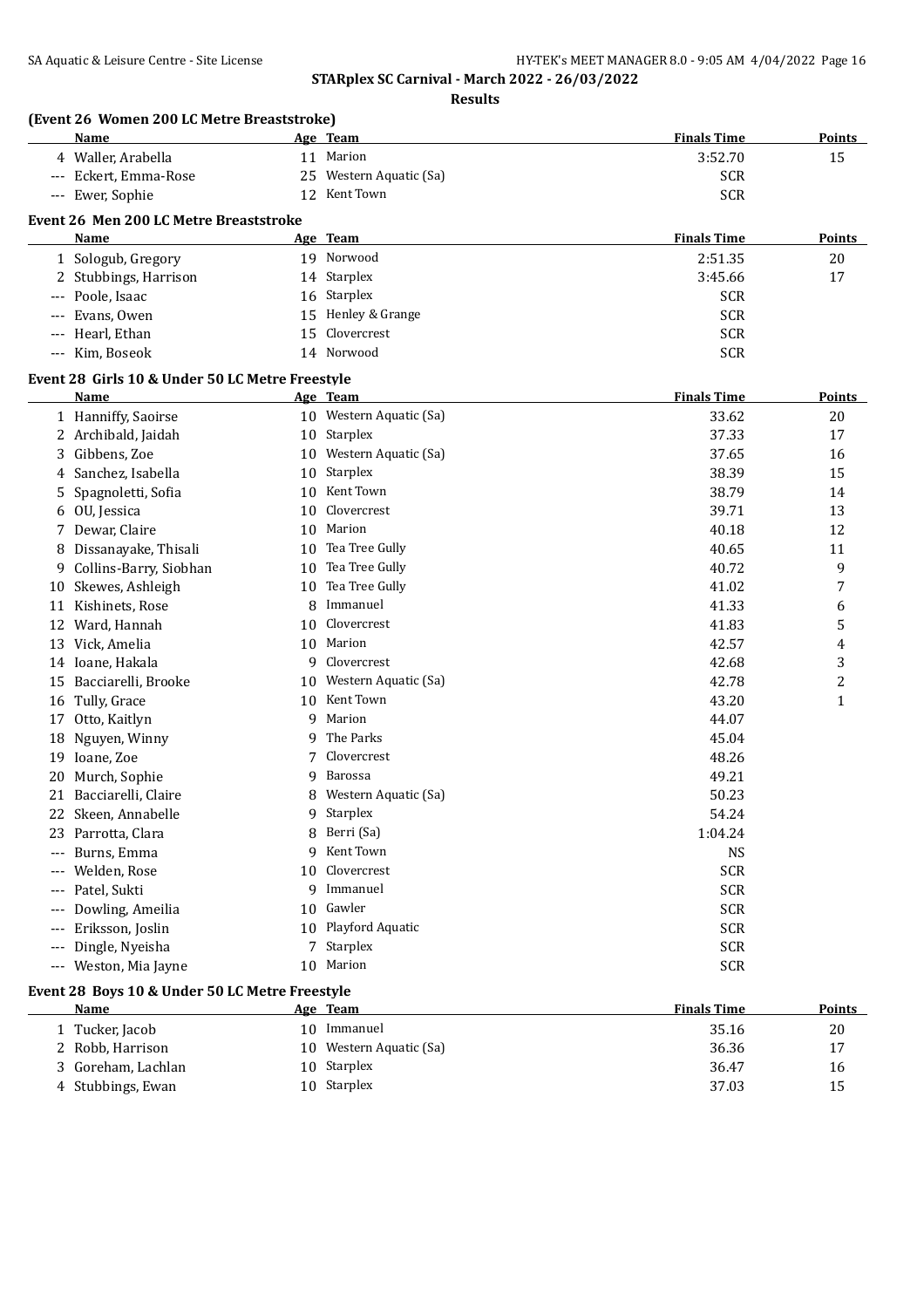### **Results**

# **(Event 28 Boys 10 & Under 50 LC Metre Freestyle)**

|       | Name               |    | Age Team        | <b>Finals Time</b> | <b>Points</b> |
|-------|--------------------|----|-----------------|--------------------|---------------|
|       | 5 Herrmann, Quade  | 10 | Gawler          | 38.08              | 14            |
| 6     | Lewcock, Noah      | 10 | Barossa         | 38.25              | 13            |
|       | 7 Nguyen, Steven   | 10 | The Parks       | 39.29              | 12            |
| 8     | Mychalyn, Jax      | 10 | Norwood         | 39.86              | 11            |
|       | 9 Keon, Jai        | 10 | Starplex        | 40.30              | 9             |
| 10    | Johns, Alex        | 10 | Clovercrest     | 41.39              | 7             |
| 11    | Yuen, Vinsen       | 10 | <b>Starplex</b> | 42.45              | 6             |
| 12    | De Vink, Coen      | 10 | Clovercrest     | 44.21              | 5             |
| 13    | Bartsch, Kasey     | 9  | Barossa         | 45.60              | 4             |
| 14    | Irawan, Clayton    | 10 | Starplex        | 45.93              | 3             |
| 15    | Phillips, Archer   | 8  | Starplex        | 46.18              | 2             |
| 16    | Nys, Harrison      | 10 | Gawler          | 47.83              | $\mathbf{1}$  |
| 17    | Swincer, Harry     | 9  | Barossa         | 48.24              |               |
| 18    | Green, Benjamin    | 8  | Starplex        | 55.42              |               |
| 19    | Readle, Declan     | 10 | Barossa         | 55.76              |               |
| 20    | Henderson, Beejay  | 8  | Barossa         | 57.24              |               |
| 21    | Krauter, Mason     | 8  | Tea Tree Gully  | 1:10.28            |               |
| ---   | Darcy, William     | 10 | Clovercrest     | <b>NS</b>          |               |
| $---$ | Woerner, Connor    | 10 | Tea Tree Gully  | <b>NS</b>          |               |
| ---   | Michalanney, Blake | 8  | Barossa         | <b>SCR</b>         |               |

## **Event 29 Girls 11-12 50 LC Metre Freestyle**

|                     | <b>Name</b>             |    | Age Team             | <b>Finals Time</b> | Points         |
|---------------------|-------------------------|----|----------------------|--------------------|----------------|
|                     | 1 Heggie, Ashleigh      | 11 | Starplex             | 31.40              | 20             |
|                     | 2 Thomas, Milla         | 12 | Kent Town            | 32.17              | 17             |
|                     | 3 Foster, Alyshia       | 12 | Southern Performance | 35.97              | 16             |
| 4                   | Gibbins, Ella           | 12 | Great Southern (Sa)  | 39.26              | 15             |
| 5                   | Skeen, Sophie           | 11 | Starplex             | 39.39              | 14             |
| 6                   | Cadzow, Georgia         | 11 | Jamestown            | 40.41              | 13             |
|                     | Goreham, Chelsea        | 12 | Starplex             | 40.70              | 12             |
| 8                   | McIntyre, Mia           | 12 | Western Aquatic (Sa) | 41.24              | 11             |
| 9                   | Button, Milana          | 11 | Barossa              | 41.91              | 9              |
| 10                  | Murch, Lucy             | 11 | <b>Barossa</b>       | 42.08              | 7              |
| 11                  | Taylor-Ziersch, Bethany | 12 | Marion               | 43.29              | 6              |
| 12                  | Parrotta, Lalaine       | 11 | Berri (Sa)           | 43.74              | 5              |
| 13                  | Dowler, Indiana         | 11 | Starplex             | 45.98              | 4              |
| 14                  | Lucas, Skye             | 11 | Gawler               | 51.26              | 3              |
| 15                  | Smith, Eliza            | 11 | Starplex             | 53.92              | $\overline{c}$ |
| ---                 | Ryu, June               | 12 | Norwood              | <b>NS</b>          |                |
| ---                 | Burns, Matilda          | 11 | Kent Town            | <b>NS</b>          |                |
| ---                 | Giro, Aleksandra        | 11 | Payneham             | <b>NS</b>          |                |
| $\qquad \qquad - -$ | Sales, Victoria         | 11 | Clovercrest          | <b>SCR</b>         |                |
| $---$               | Lau, Chloe              | 11 | Clovercrest          | <b>SCR</b>         |                |
| $---$               | Kennewell, Addison      | 12 | <b>Starplex</b>      | <b>SCR</b>         |                |
| ---                 | Armitage, Zara          | 12 | Kent Town            | <b>SCR</b>         |                |
|                     |                         |    |                      |                    |                |

## **Event 29 Girls 13-14 50 LC Metre Freestyle**

 $\overline{\phantom{a}}$ 

| <b>Name</b>           |    | <u>Age Team</u>    | <b>Finals Time</b> | <b>Points</b> |
|-----------------------|----|--------------------|--------------------|---------------|
| 1 Kishinets, Isabella | 13 | Immanuel           | 31.04              | 20            |
| 2 Munro, Holly        |    | 14 Henley & Grange | 31.23              | 17            |
| 3 Scarr, Elysia       | 14 | Kent Town          | 31.62              | 16            |
| 4 Mann, Kayla         | 13 | Mountain Pool      | 32.95              | 15            |
|                       |    |                    |                    |               |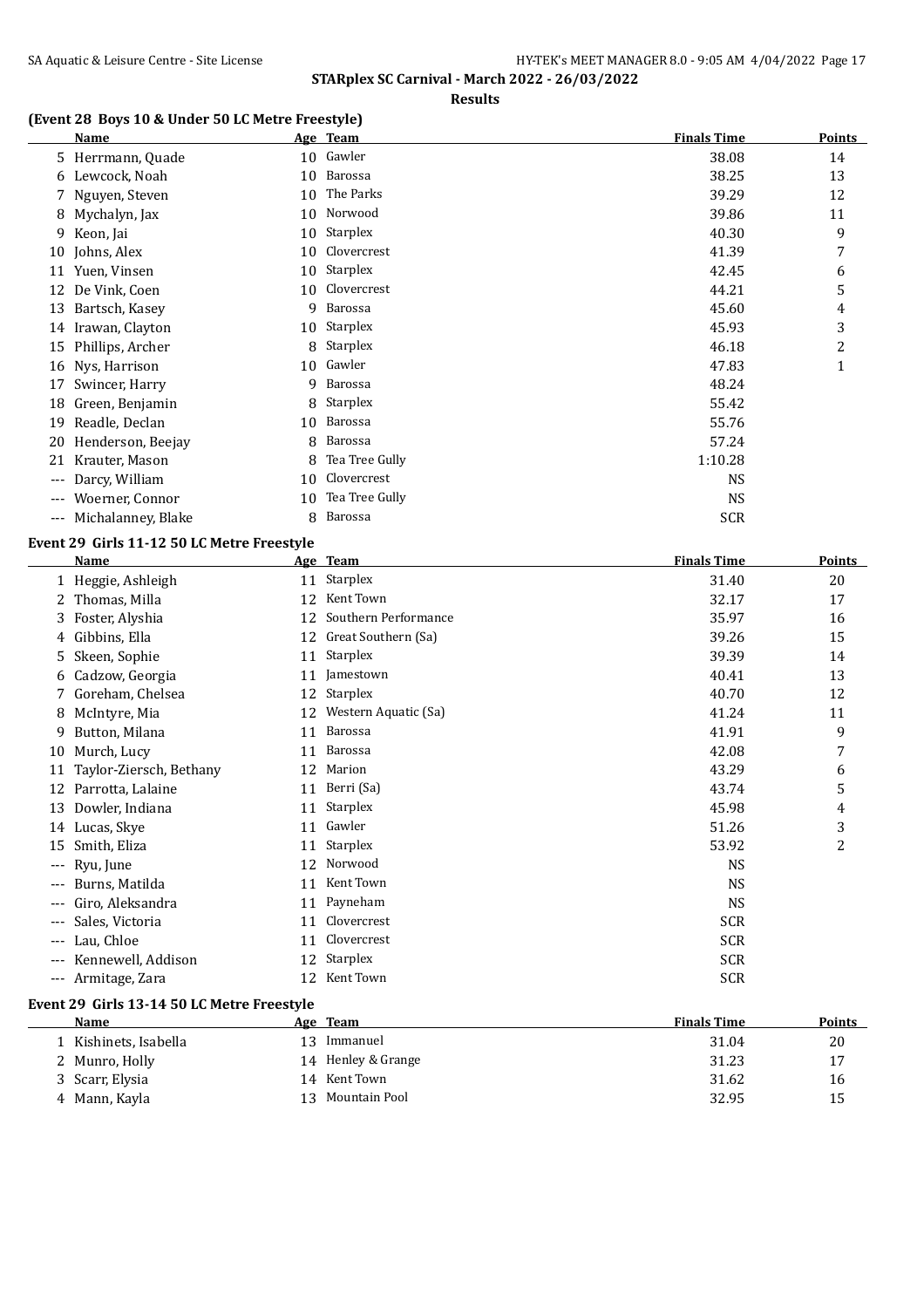**Results**

## **(Event 29 Girls 13-14 50 LC Metre Freestyle)**

| Name                  |     | Age Team     | <b>Finals Time</b> | Points |
|-----------------------|-----|--------------|--------------------|--------|
| 5 Griffiths, Ashleigh |     | 14 Gawler    | 33.71              | 14     |
| 6 Dowler, Isabella    |     | 13 Starplex  | 34.64              | 13     |
| 7 Stenhouse, Skarlet  |     | 14 Immanuel  | 34.90              | 12     |
| 8 Heard, Matilda      |     | 13 Kent Town | 36.20              | 11     |
| 9 Otto, Alannah       | 13. | Marion       | 39.05              | 9      |
| --- Lucas, Hannah     |     | 14 Gawler    | <b>SCR</b>         |        |

# **Event 29 Women 15 & Over 50 LC Metre Freestyle**

| Name                  | Age Team                | <b>Finals Time</b> | <b>Points</b> |
|-----------------------|-------------------------|--------------------|---------------|
| 1 Munro, Grace        | 15 Henley & Grange      | 31.19              | 20            |
| 2 Adams, Sasha        | 15 Immanuel             | 31.40              | 17            |
| 3 Beech, Natalie      | 15 Immanuel             | 32.55              | 16            |
| 4 Heard, Ellen        | 15 Kent Town            | 32.84              | 15            |
| 5 Pruszinski, Lisa    | 16 Tea Tree Gully       | 33.33              | 14            |
| 6 Venning, Abigael    | 16 Clovercrest          | 33.70              | 13            |
| 7 Fettke, Ella        | 15 Gawler               | 34.08              | 12            |
| 8 Herrmann, Jorja     | 16 Gawler               | 44.48              | 11            |
| --- Eckert. Emma-Rose | 25 Western Aquatic (Sa) | NS                 |               |

# **Event 29 Boys 11-12 50 LC Metre Freestyle**

|                     | Name                |    | Age Team         | <b>Finals Time</b> | Points |
|---------------------|---------------------|----|------------------|--------------------|--------|
|                     | 1 Skewes, Liam      | 12 | Tea Tree Gully   | 31.30              | 20     |
|                     | 2 Charleson, Cody   | 12 | Starplex         | 31.44              | 17     |
|                     | 3 El-Youssef, Jamal | 12 | Tea Tree Gully   | 31.63              | 16     |
|                     | 4 Ansari, Radin     | 12 | Tea Tree Gully   | 35.60              | 15     |
|                     | 5 Bartsch, Jesse    | 11 | Barossa          | 37.30              | 14     |
|                     | 6 Ryu, Geon         | 12 | Norwood          | 38.85              | 13     |
|                     | 7 Mentha, Hudson    | 11 | Tea Tree Gully   | 40.73              | 12     |
| 8                   | Frenzel, Evan       | 12 | Barossa          | 41.84              | 11     |
| 9.                  | Swincer, Sam        | 12 | Barossa          | 43.10              | 9      |
| 10                  | Rowland, Harry      | 12 | Starplex         | 43.83              | 7      |
| $---$               | Spark, Thomas       | 12 | Kent Town        | <b>NS</b>          |        |
| $---$               | Russell, Thomas     |    | 12 Starplex      | NS                 |        |
| $---$               | Bartlett, Jacques   | 12 | Marion           | <b>NS</b>          |        |
| $---$               | Reed, Joshua        | 11 | Marion           | <b>NS</b>          |        |
| $\qquad \qquad - -$ | Cox, Daniel         | 12 | Tea Tree Gully   | <b>NS</b>          |        |
| $---$               | Michalanney, Ethan  | 11 | Barossa          | <b>SCR</b>         |        |
| $---$               | Eriksson, Leif      | 12 | Playford Aquatic | <b>SCR</b>         |        |
| $---$               | Dingle, Keanu       |    | 12 Starplex      | <b>SCR</b>         |        |

## **Event 29 Boys 13-14 50 LC Metre Freestyle**

| Name                | Age Team          | <b>Finals Time</b> | Points |
|---------------------|-------------------|--------------------|--------|
| 1 Ryu, Clement      | 14 Norwood        | 29.52              | 20     |
| 2 Pruszinski, Adam  | 14 Tea Tree Gully | 29.70              | 17     |
| *3 Nys, Lachie      | 13 Gawler         | 31.02              | 15.50  |
| *3 Irawan, Brandon  | 14 Starplex       | 31.02              | 15.50  |
| 5 Smith, Jarrad     | 14 Starplex       | 31.93              | 14     |
| 6 Herbst, Patrick   | 13 Starplex       | 32.15              | 13     |
| 7 De Hoogd, Solomon | 14 Starplex       | 33.01              | 12     |
| 8 Bampton, Peter    | 13 Gawler         | 34.39              | 11     |
| 9 Frith, Lucas      | 13 Starplex       | 35.58              | 9      |
| 10 Parrotta, Kelton | 13 Berri (Sa)     | 36.49              | 7      |
|                     |                   |                    |        |